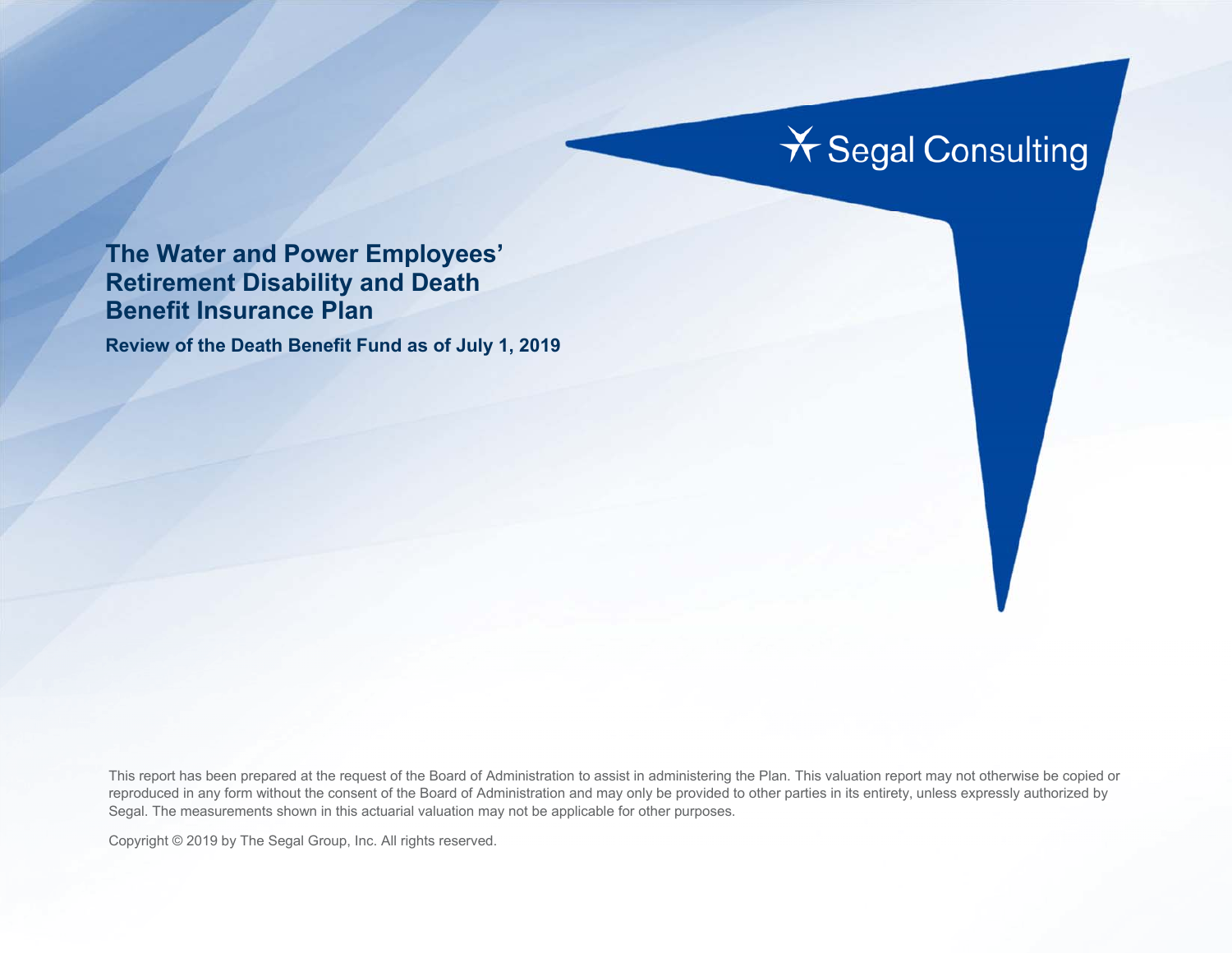

180 Howard Street Suite 1100 San Francisco, CA 94105-6147 T 415.263.8200 www.segalco.com

December 13, 2019

Board of Administration The Water and Power Employees' Retirement Plan of the City of Los Angeles 111 North Hope Street, Room 357 Los Angeles, California 90012

Dear Board Members:

We are pleased to submit this Actuarial Valuation and Review as of July 1, 2019 for the Death Benefit Fund. It summarizes the actuarial data used in the valuation and establishes the funding requirements for July 1, 2019 to June 30, 2020.

This report was prepared in accordance with generally accepted actuarial principles and practices at the request of the Board to assist in administering the Plan. The census information and financial information on which our calculations were based was prepared by the Retirement Office. That assistance is gratefully acknowledged.

The actuarial calculations were directed under the supervision of John Monroe, ASA, MAAA and Enrolled Actuary. We are members of the American Academy of Actuaries and we meet the Qualification Standards of the American Academy of Actuaries to render the actuarial opinion herein. To the best of our knowledge, the information supplied in this actuarial valuation is complete and accurate. Further, in our opinion, the assumptions as approved by the Board are reasonably related to the experience of and the expectations for the Fund.

We look forward to reviewing this report at your next meeting and to answering any questions.

Sincerely,

Segal Consulting, a Member of The Segal Group, Inc.

By:  $\tau \rightarrow 0$ 

Paul Angelo, FSA, MAAA, FCA, EA John Monroe, ASA, MAAA, EA Senior Vice President and Actuary Vice President and Actuary

Monroe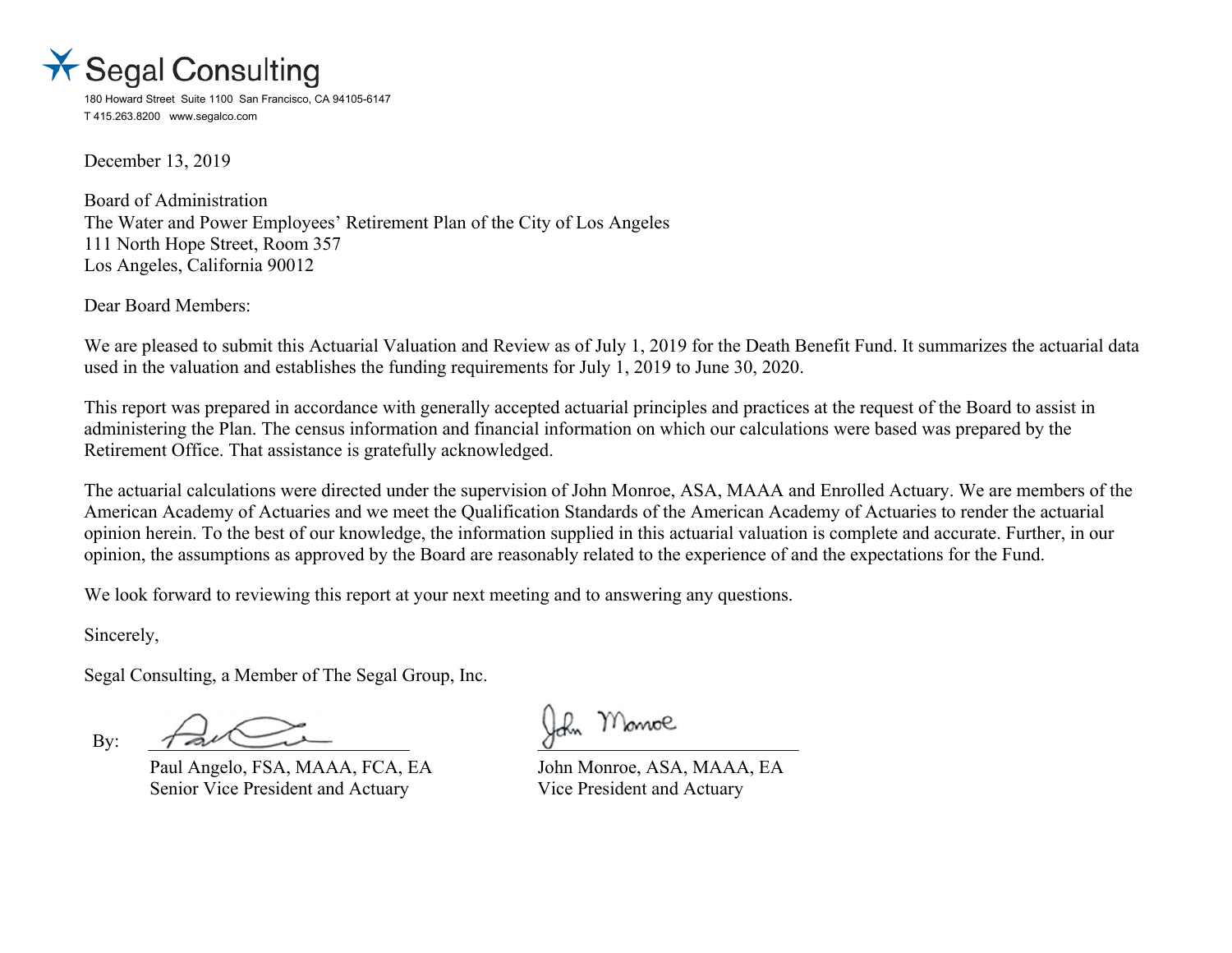## **Table of Contents**

**The Water and Power Employees' Retirement Disability and Death Benefit Insurance Plan Review of the Death Benefit Fund as of July 1, 2019**

#### **Section 1: Actuarial Valuation Summary**

| Important Information About Actuarial Valuations  10 |  |
|------------------------------------------------------|--|

#### **Section 2: Actuarial Valuation Results**

| C. Development of Unfunded Actuarial Accrued Liability  16 |  |
|------------------------------------------------------------|--|
|                                                            |  |
|                                                            |  |
|                                                            |  |
|                                                            |  |
|                                                            |  |

#### **Section 3: Supplemental Information**

| Exhibit B - Members in Active Service as of July 1, 2019  22 |  |
|--------------------------------------------------------------|--|
| Exhibit C - Summary Statement of Income and Expenses on a    |  |
|                                                              |  |
| Exhibit E – Development of the Fund Through June 30, 2019 25 |  |
|                                                              |  |
|                                                              |  |
| <b>Section 4: Actuarial Valuation Basis</b>                  |  |
|                                                              |  |
|                                                              |  |
|                                                              |  |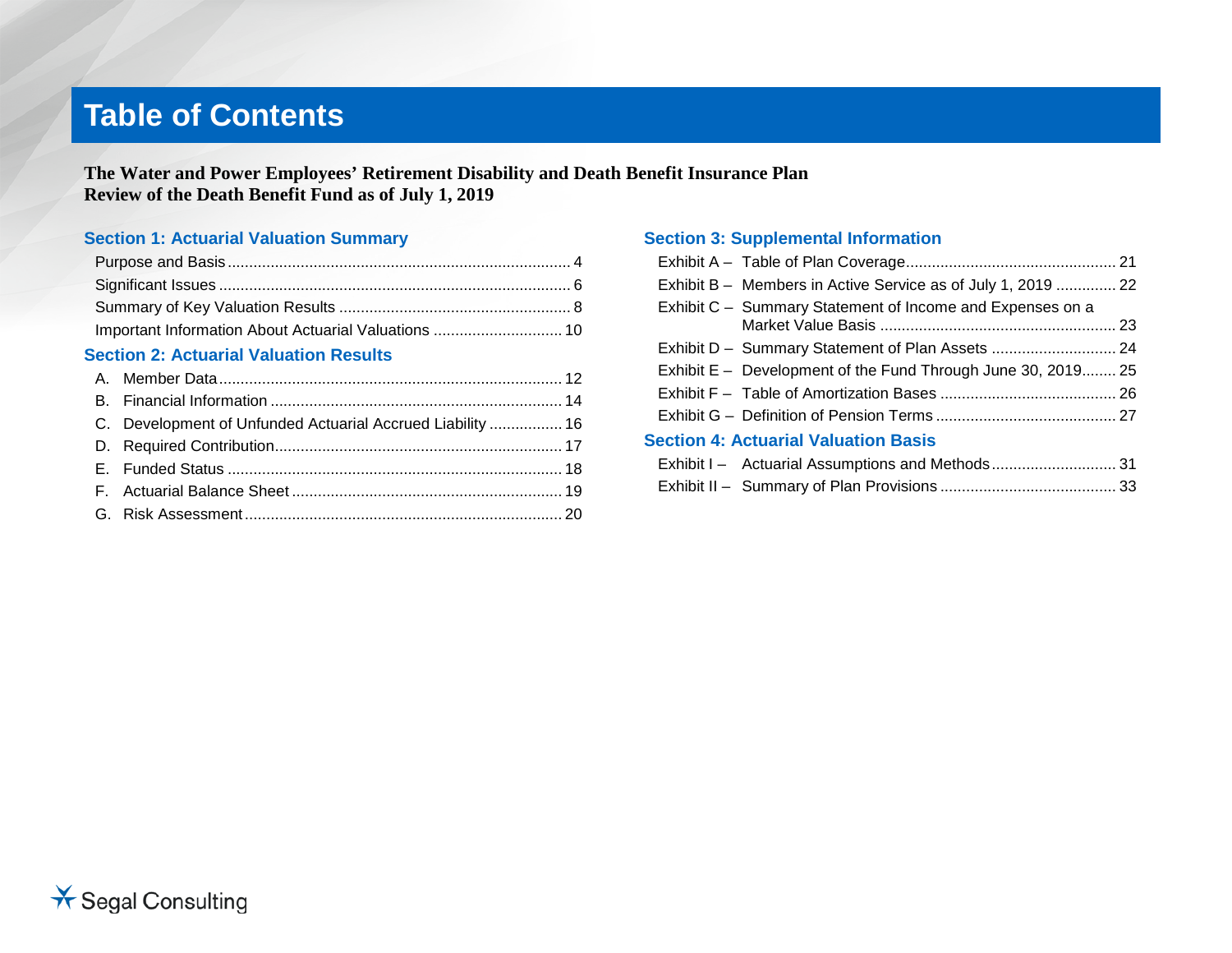## **Section 1: Actuarial Valuation Summary**

#### Purpose and Basis

This report was prepared by Segal Consulting ("Segal") to present a valuation of the Death Benefit Fund as of July 1, 2019. The valuation was performed to determine whether the assets and contribution rates are sufficient to provide the prescribed benefits. The measurements shown in this actuarial valuation may not be applicable for other purposes. In particular, the measures herein are not necessarily appropriate for assessing the sufficiency of current plan assets to cover the estimated cost of settling the plan's accrued benefit obligations.

Future actuarial measurements may differ significantly from the current measurements presented in this report due to such factors as the following: plan experience differing from that anticipated by the economic or demographic assumptions; changes in economic or demographic assumptions; increases or decreases expected as part of the natural operation of the methodology used for these measurements; and changes in plan provisions or applicable law.

The contribution requirements presented in this report are based on:

- The benefit provisions of the Fund, as administered by the Retirement Board;
- The characteristics of covered active members, inactive vested members, and retired members and beneficiaries as of March 31, 2019, provided by the Retirement Office;
- The assets of the Fund as of June 30, 2019, provided by the Retirement Office;
- Economic assumptions regarding future salary increases and investment earnings adopted by the Retirement Board for the July 1, 2019 valuation;
- Other actuarial assumptions regarding employee terminations, retirement, death, etc. adopted by the Retirement Board for the July 1, 2019 valuation; and
- The funding policy adopted by the Retirement Board.

One of the general goals of an actuarial valuation is to establish contributions which fully fund the Fund's liabilities, and which, as a percentage of payroll, remain as level as possible for each generation of active members. Annual actuarial valuations measure the progress toward this goal, as well as test the adequacy of the contribution rates.

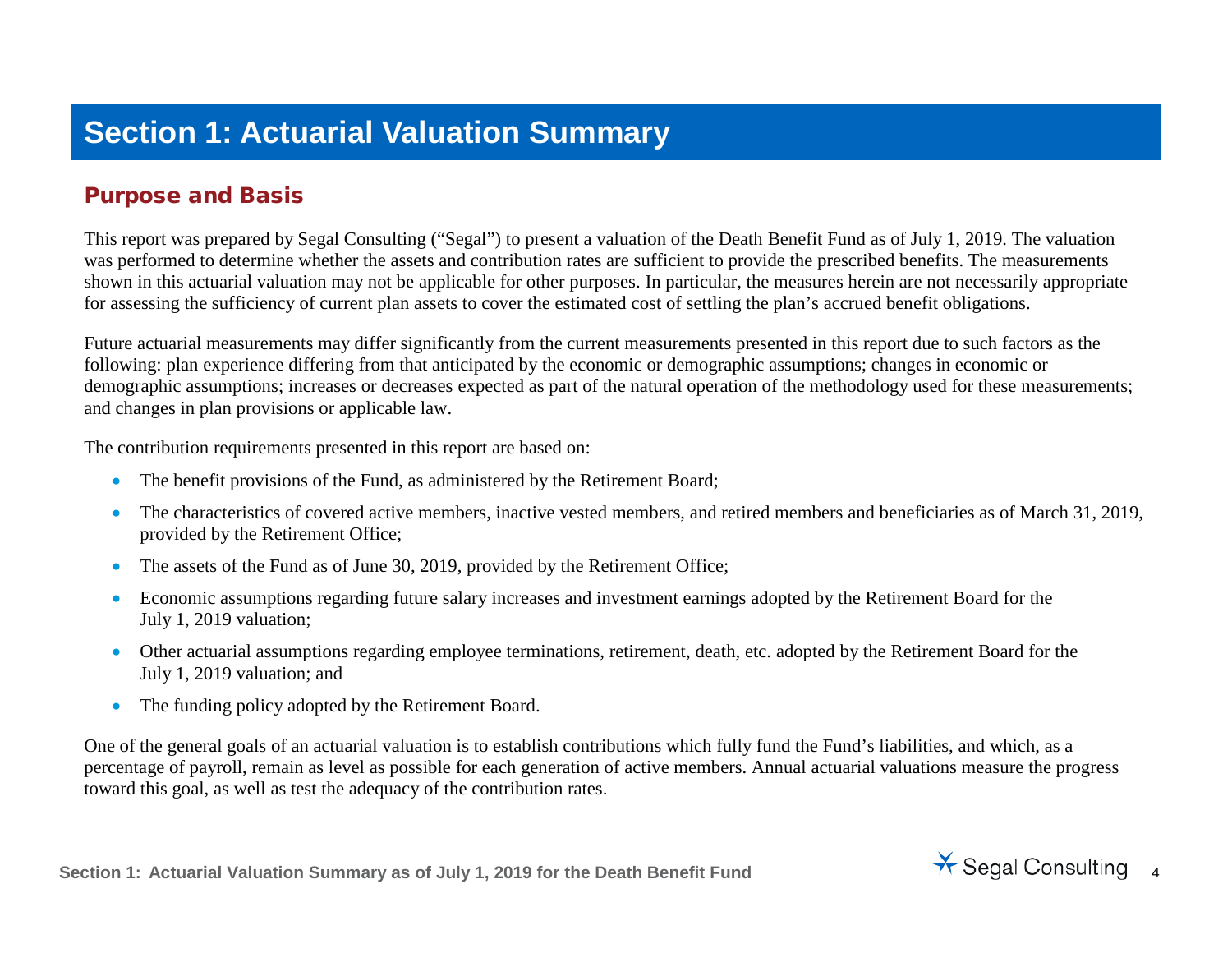In preparing this valuation, we have employed generally accepted actuarial methods and assumptions to evaluate the Fund's liabilities and future contribution requirements. Our calculations are based upon member data and financial information provided to us by the Retirement Office. This information has not been audited by us, but it has been reviewed and found to be consistent, both internally and with prior year's information.

The contribution requirements are determined as a percentage of payroll. The Board's employer contribution rates provide for both Normal Cost and a contribution to amortize any unfunded or overfunded actuarial accrued liabilities. In this valuation, we have applied the funding policy adopted by the Retirement Board in 2019. Details of the funding policy are provided in *Section 4, Exhibit I* on pages 31-32.

A schedule of current amortization balances and payments may be found in *Section 3, Exhibit F* on page [26.](#page-25-0)

The employer contribution rates calculated in this report may be adopted by the Board for the fiscal year that extends from July 1, 2019 through June 30, 2020.

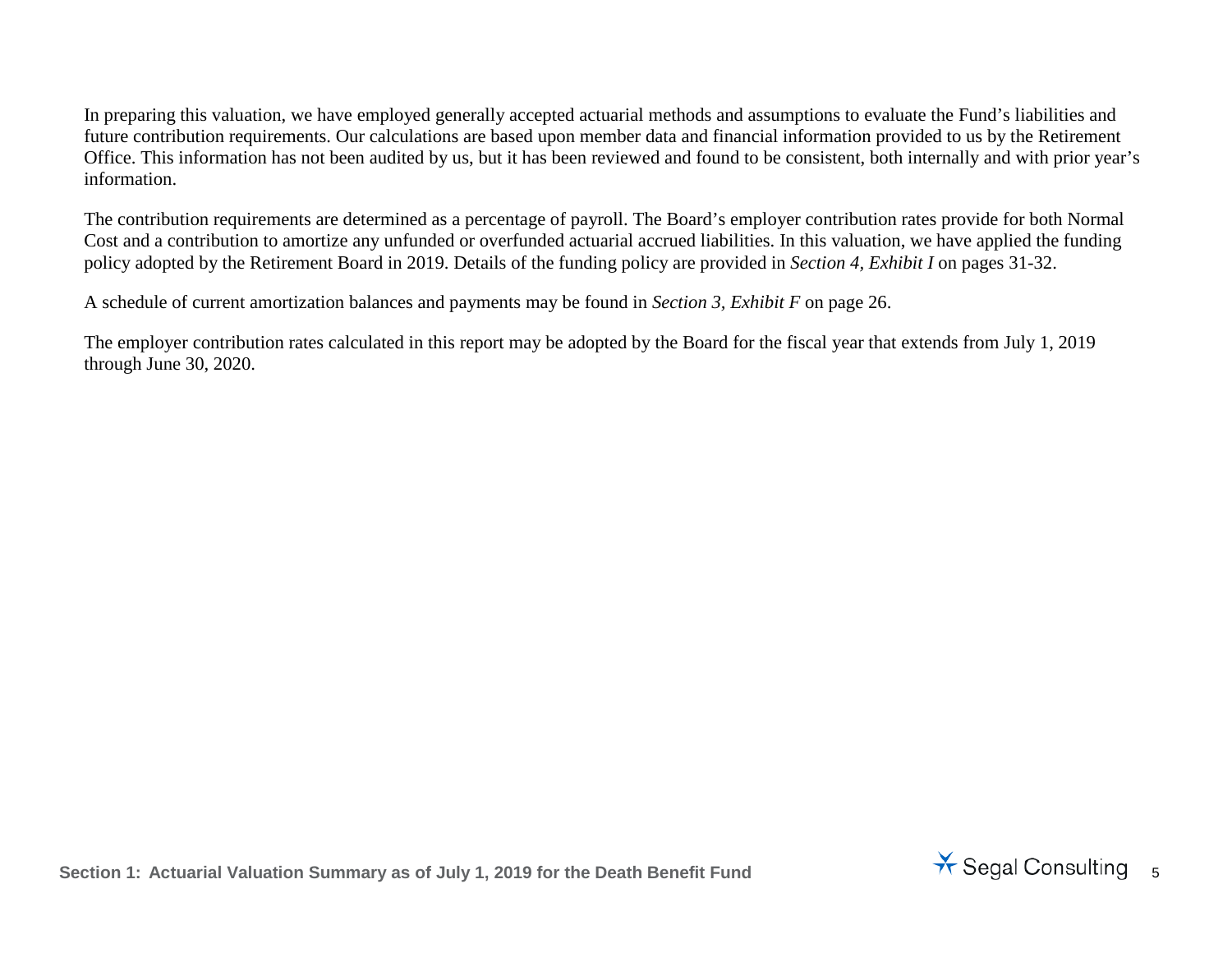#### Significant Issues

- 1. In prior years, the funding policy for the Death Benefit Fund used a "modified pay as you go" approach. The Board has adopted a new funding policy effective with this valuation that is based on a level cost funding approach using the same funding policy components as the funding policy for the Retirement Fund. Under the new level cost funding approach, the recommended Department contribution will consist of the Normal Cost plus an amortization of the Unfunded Actuarial Accrued Liability (UAAL). Under the funding policy, the UAAL is amortized over 15-year periods, each beginning with the year that portion of the UAAL was first identified and amortized. *Ref: Pg. 31-32*
- 2. As of July 1, 2019, the Fund's actuarial accrued liability is \$134.3 million. The Actuarial Value of Assets is \$28.5 million and, therefore, the UAAL is \$105.7 million. The ratio of the Actuarial Value of Assets to Actuarial Accrued Liability is 21.2%. The ratio of the Market Value of Assets to the Actuarial Accrued Liability is 21.5%. *Ref: Pg. [18](#page-17-0) Ref: Pg. [16](#page-15-0)*
- 3. The Department's required contribution of \$13.4 million is 1.18% as a percentage of payroll for the 2019-2020 plan year. The required contribution is made up of the following components: *Ref: Pg. 17*
	- a. Employer normal cost of \$4.3 million;
	- b. Total of the 15-year UAAL amortization layer payments of \$8.9 million; and
	- c. Interest on each of the above for one-half year (1.75%) of \$0.2 million.
	- 4. The 3.50% discount rate is based on the Death Benefit Fund's current target asset allocation that is virtually all fixed income investments. It reflects expected real returns for that asset class as well as the 2.75% inflation assumption for the July 1, 2019 valuation report.
	- 5. The results of this valuation reflect changes in the economic and demographic assumptions as recommended by Segal and adopted by the Board on June 26, 2019 for the July 1, 2019 valuation. These changes were documented in our *Analysis of Actuarial Experience During the Period July 1, 2015 through June 30, 2018* for The Water and Power Employees' Retirement Plan of the City of Los Angeles dated June 12, 2019 and our supplemental letter dated June 12, 2019 entitled *Review of Investment Return Assumption for Death and Disability Funds*.

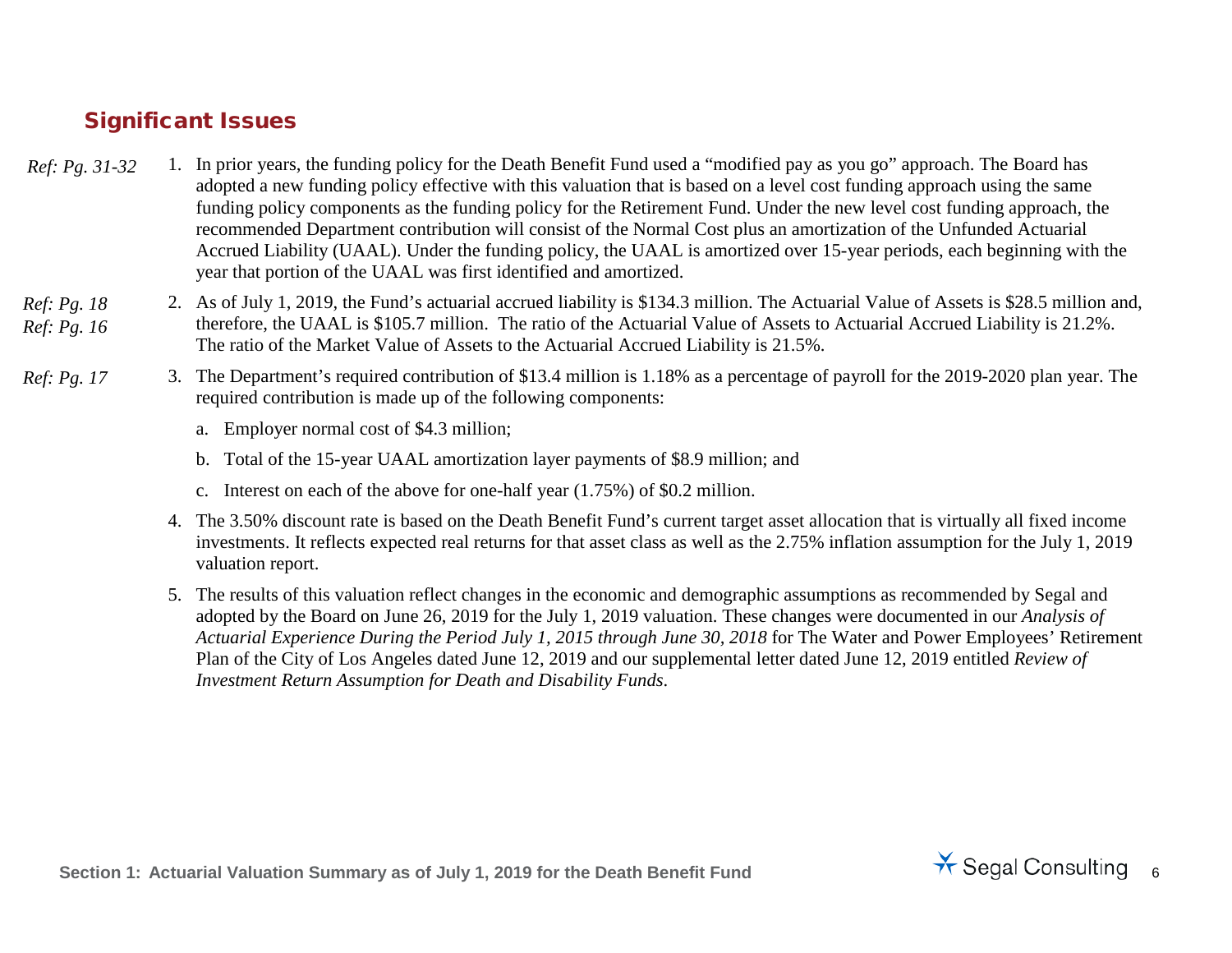6. The Actuarial Standards Board approved a new Actuarial Standard of Practice No. 51 (ASOP 51) regarding risk assessment. ASOP 51 is effective with WPERP's July 1, 2019 actuarial valuation for the Death Benefit Fund. ASOP 51 requires actuaries to identify and assess risks that "may reasonably be anticipated to significantly affect the plan's future financial condition". The key risk that is particularly relevant to the Death Benefit Fund is longevity risk.

The actuary's initial assessment can be strictly a qualitative discussion about potential adverse experience and the possible effect on future results, but it may also include quantitative numerical demonstrations where informative.

Since the actuarial valuation results are dependent on a fixed set of assumptions and data as of a specific date, there is risk that emerging results may differ, perhaps significantly, as actual experience is fluid and will not exactly track current assumptions. This potential divergence may have a significant impact on the future financial condition of the plan. We have not been engaged to perform a detailed analysis of the potential range of the impact of risk relative to the future financial condition of the plan, but have included a brief discussion of key risks that may affect the Plan in *Section 2, Subsection G*.

7. The actuarial valuation as of July 1, 2019 is based on financial information as of that date. Changes in the value of assets subsequent to that date are not reflected. Declines in asset values will increase the actuarial cost of the plan, while increases will decrease the actuarial cost of the plan.

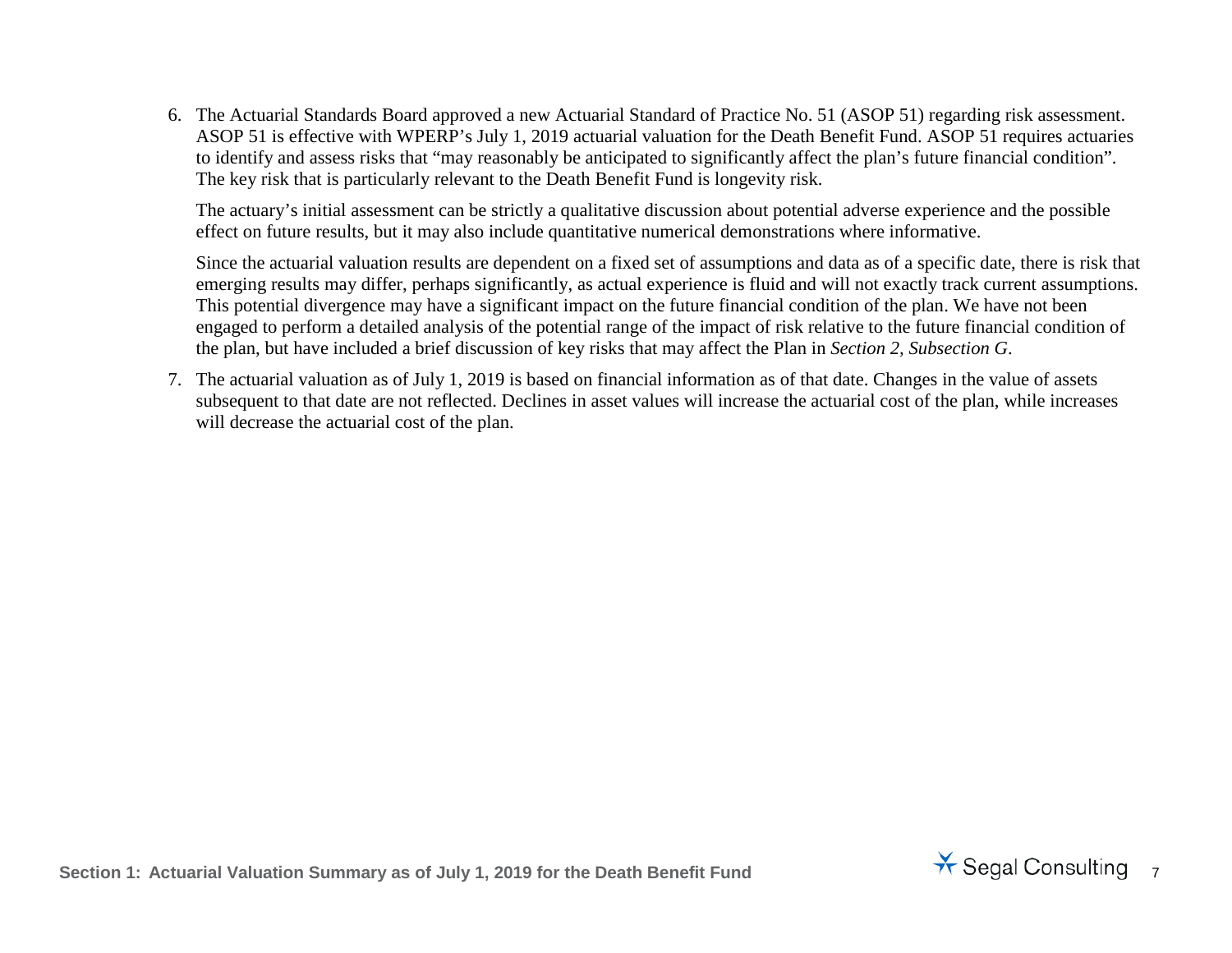### Summary of Key Valuation Results

|                                                                                 |                   |                                                                           | <b>July 1, 2019</b>                      |                                                 |
|---------------------------------------------------------------------------------|-------------------|---------------------------------------------------------------------------|------------------------------------------|-------------------------------------------------|
|                                                                                 |                   |                                                                           | <b>Total Rate</b><br>(% of Compensation) | <b>Estimated Annual</b><br><b>Dollar Amount</b> |
| <b>Required Contribution for</b><br>plan year beginning<br><b>July 1:</b> $(1)$ |                   |                                                                           | 1.18%                                    | \$13,440,562                                    |
|                                                                                 |                   |                                                                           |                                          | <b>July 1, 2019</b>                             |
| <b>Actuarial Accrued</b>                                                        |                   | • Retired members and beneficiaries                                       |                                          | \$92,126,194                                    |
| Liability as of                                                                 |                   | • Inactive vested members                                                 |                                          | 4,475,153                                       |
| July 1:                                                                         | • Active members  |                                                                           |                                          | 37,656,249                                      |
|                                                                                 |                   | • Total Actuarial Accrued Liability                                       |                                          | 134,257,596                                     |
|                                                                                 |                   | • Total Normal Cost (beginning of year) for plan year beginning July 1    |                                          | 4,716,844                                       |
| Assets as of                                                                    |                   | • Market Value of Assets (MVA)                                            |                                          | \$28,806,740                                    |
| <b>June 30:</b>                                                                 |                   | • Actuarial Value of Assets (AVA)                                         |                                          | 28,518,673                                      |
| <b>Funded status as</b>                                                         |                   | • Unfunded Actuarial Accrued Liability on Market Value of Assets basis    |                                          | \$105,450,856                                   |
| of July 1:                                                                      |                   | • Funded percentage on MVA basis                                          |                                          | 21.46%                                          |
|                                                                                 |                   | • Unfunded Actuarial Accrued Liability on Actuarial Value of Assets basis |                                          | \$105,738,923                                   |
|                                                                                 |                   | • Funded percentage on AVA basis                                          |                                          | 21.24%                                          |
| <b>Key assumptions:</b>                                                         |                   | • Net investment return                                                   |                                          | 3.50%                                           |
|                                                                                 | • Price inflation |                                                                           |                                          | 2.75%                                           |
|                                                                                 |                   | Projected salary increases <sup>(2)</sup>                                 | varying by service, including inflation  | 4.50% to 10.25%,                                |

 $(1)$  Required contributions are assumed to be paid at the middle of every year.

<sup>(2)</sup> Includes inflation at 2.75% per year plus real across-the-board salary increases of 0.50% plus merit and promotion increases for 2019.

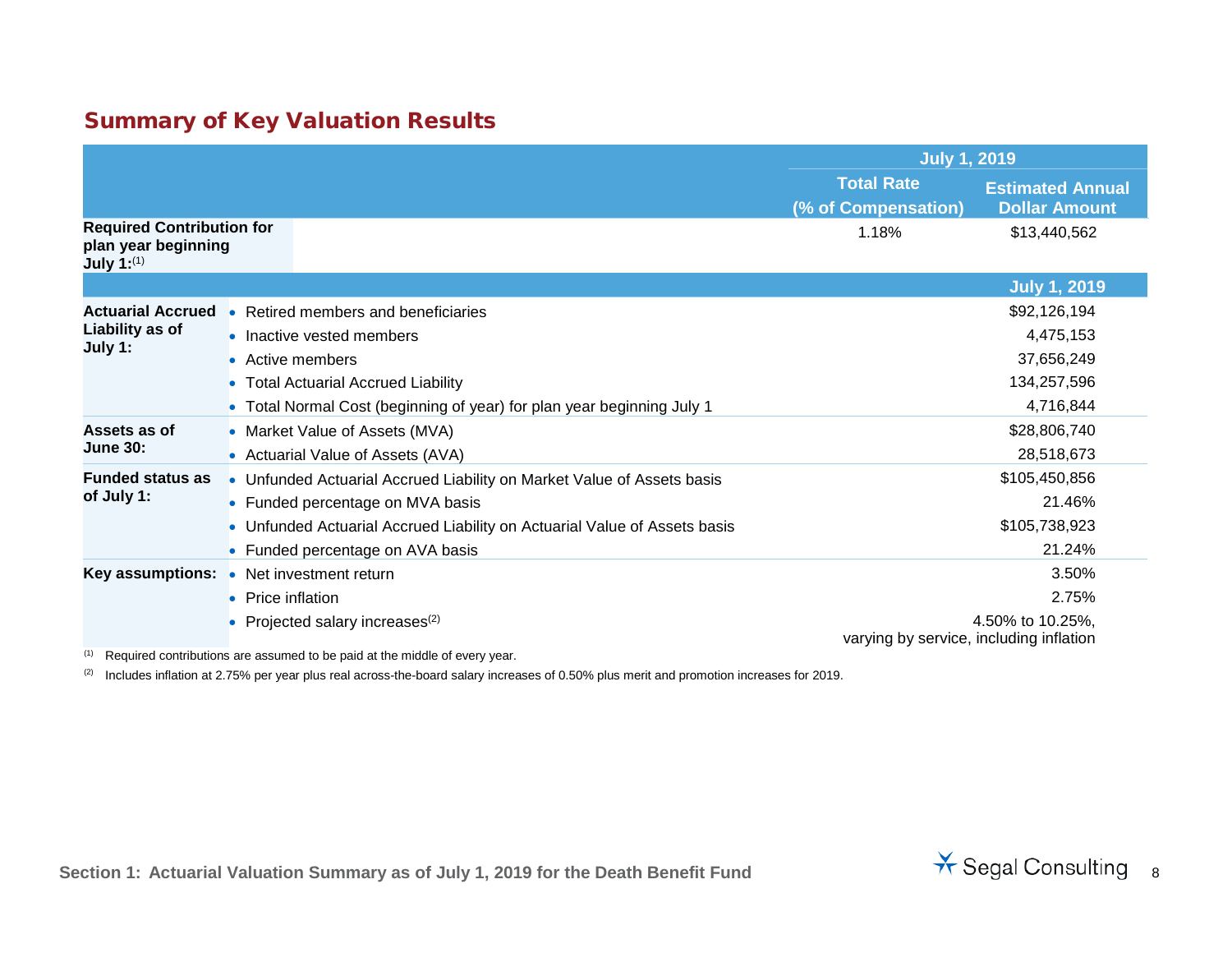### Summary of Key Valuation Results (continued)

|                  |                                           | <b>July 1, 2019</b> |  |
|------------------|-------------------------------------------|---------------------|--|
| Demographic data | <b>Active Members:</b>                    |                     |  |
| as of July 1:    | • Number of members $(1)$                 | 10,362              |  |
|                  | • Average age                             | 47.2                |  |
|                  | • Average service                         | 14.6                |  |
|                  | • Total projected compensation            | \$1,141,875,615     |  |
|                  | • Average projected compensation          | \$110,198           |  |
|                  | <b>Retired Members and Beneficiaries:</b> |                     |  |
|                  | • Number of members:                      |                     |  |
|                  | $-$ Retired <sup>(2)</sup>                | 7,355               |  |
|                  | $-$ Beneficiaries <sup>(3)</sup>          | 90                  |  |
|                  | $-$ Total                                 | 7,445               |  |
|                  | • Average age                             | 72.5                |  |
|                  | • Average monthly benefit $(4)$           | \$415               |  |
|                  | <b>Inactive Vested Members:</b>           |                     |  |
|                  | • Number of members $(5)$                 | 630                 |  |
|                  | • Average Age                             | 55.0                |  |
|                  | <b>Total Members:</b>                     | 18,437              |  |

(1) Includes 1,789 active members who have Supplemental Family Death Benefit (SFDB) coverage for 2019.

 $(2)$  Includes 151 retired members who have SFDB coverage for 2019.

<sup>(3)</sup> Receiving Family Death or Supplemental Family Death benefits.

(4) This is the average monthly benefit for beneficiaries currently receiving Family Death or Supplemental Family Death Benefits.

<sup>(5)</sup> Includes members receiving Permanent Total Disability (PTD) benefits. Excludes terminated members with less than five years of service who are not eligible for death benefits.

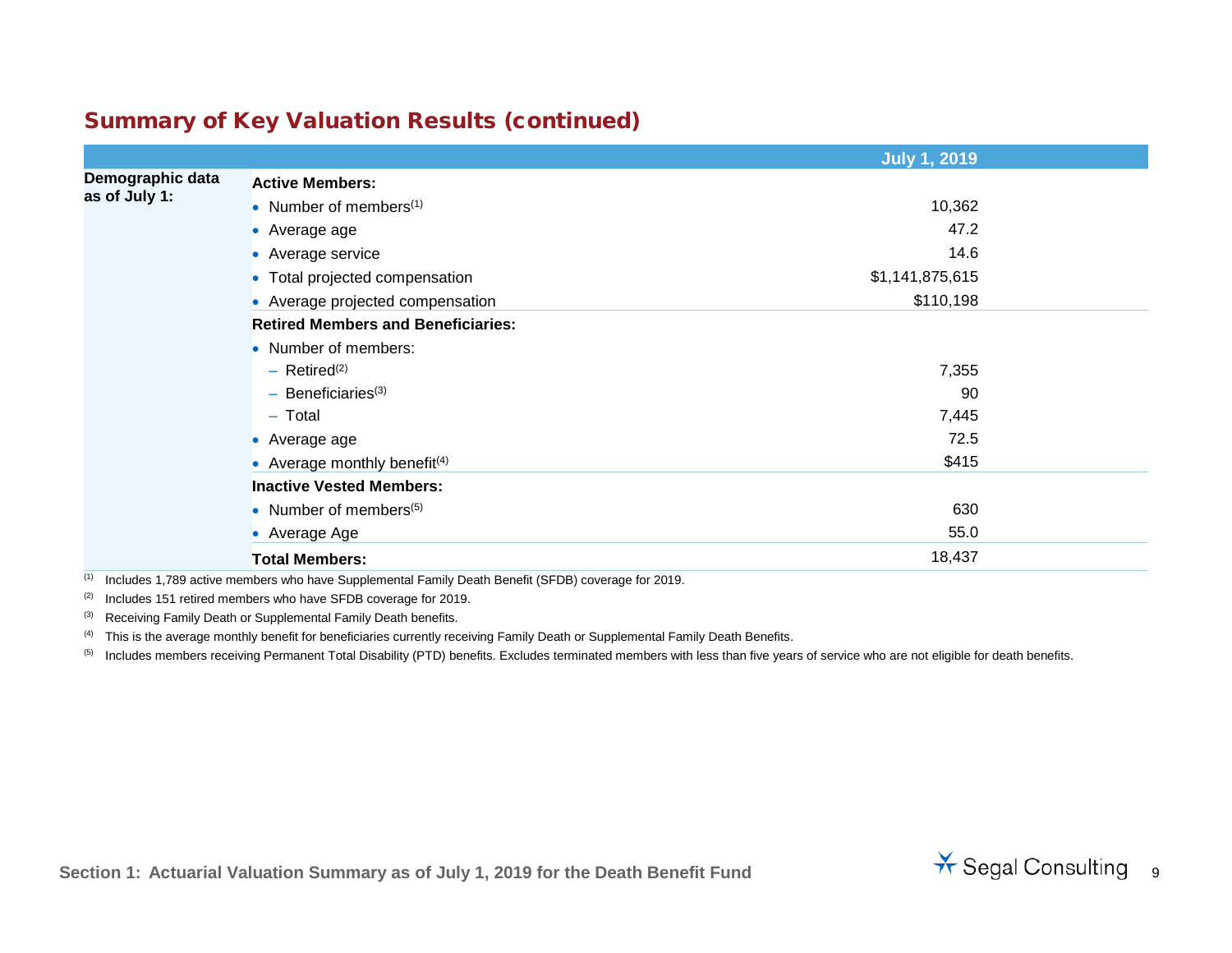#### Important Information About Actuarial Valuations

An actuarial valuation is a budgeting tool with respect to the financing of future projected obligations of a pension or postemployment benefit plan. It is an estimated forecast – the actual long-term cost of the plan will be determined by the actual benefits and expenses paid and the actual investment experience of the plan.

In order to prepare a valuation, Segal Consulting ("Segal") relies on a number of input items. These include:

| <b>Plan of benefits</b>      | Plan provisions define the rules that will be used to determine benefit payments, and those rules, or the interpretation<br>of them, may change over time. Even where they appear precise, outside factors may change how they operate. It is<br>important to keep Segal informed with respect to plan provisions and administrative procedures, and to review the<br>plan summary included in our report to confirm that Segal has correctly interpreted the plan of benefits.                                                                                                                                                                                                                                                                                                                                                                                                                                                                                                                                                                                                                                                                                                                                |
|------------------------------|----------------------------------------------------------------------------------------------------------------------------------------------------------------------------------------------------------------------------------------------------------------------------------------------------------------------------------------------------------------------------------------------------------------------------------------------------------------------------------------------------------------------------------------------------------------------------------------------------------------------------------------------------------------------------------------------------------------------------------------------------------------------------------------------------------------------------------------------------------------------------------------------------------------------------------------------------------------------------------------------------------------------------------------------------------------------------------------------------------------------------------------------------------------------------------------------------------------|
| <b>Participant data</b>      | An actuarial valuation for a plan is based on data provided to the actuary by the Retirement Office. Segal does not<br>audit such data for completeness or accuracy, other than reviewing it for obvious inconsistencies compared to prior<br>data and other information that appears unreasonable. It is important for Segal to receive the best possible data and<br>to be informed about any known incomplete or inaccurate data.                                                                                                                                                                                                                                                                                                                                                                                                                                                                                                                                                                                                                                                                                                                                                                           |
| <b>Assets</b>                | The valuation is based on the Market Value of Assets as of the valuation date, as provided by the Fund. The Fund<br>uses a "Actuarial Value of Assets" that differs from market value to gradually reflect year-to-year changes in the<br>Market Value of Assets in determining the contribution requirements.                                                                                                                                                                                                                                                                                                                                                                                                                                                                                                                                                                                                                                                                                                                                                                                                                                                                                                 |
| <b>Actuarial assumptions</b> | In preparing an actuarial valuation, Segal projects the benefits to be paid to existing plan participants for the rest of<br>their lives and the lives of their beneficiaries. This projection requires actuarial assumptions as to the probability of<br>death, disability, termination, and retirement of each participant for each year. In addition, the benefits projected to be<br>paid for each of those events in each future year reflect actuarial assumptions as to salary increases. The projected<br>benefits are then discounted to a present value, based on the assumed rate of return that is expected to be achieved<br>on the plan's assets. There is a reasonable range for each assumption used in the projection and the results may<br>vary materially based on which assumptions are selected. It is important for any user of an actuarial valuation to<br>understand this concept. Actuarial assumptions are periodically reviewed to ensure that future valuations reflect<br>emerging plan experience. While future changes in actuarial assumptions may have a significant impact on the<br>reported results, that does not mean that the previous assumptions were unreasonable. |

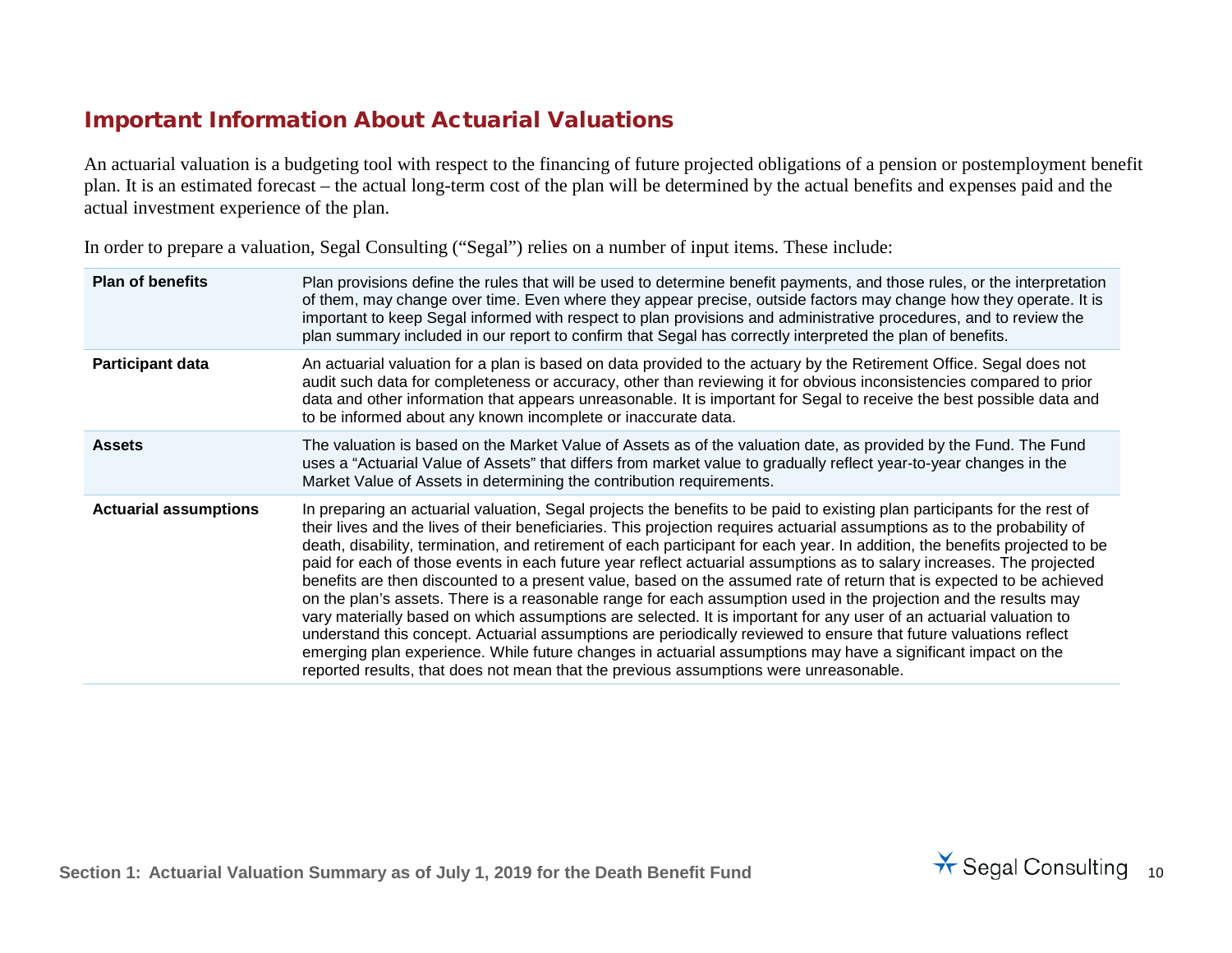The user of Segal's actuarial valuation (or other actuarial calculations) should keep the following in mind:

- The actuarial valuation is prepared at the request of the WPERP. Segal is not responsible for the use or misuse of its report, particularly by any other party.
- An actuarial valuation is a measurement of the plan's assets and liabilities at a specific date. Accordingly, except where otherwise noted, Segal did not perform an analysis of the potential range of future financial measures. The actual long-term cost of the plan will be determined by the actual benefits and expenses paid and the actual investment experience of the plan. Future contribution requirements may differ from those determined in the valuation because of:
	- Differences between actual experience and anticipated experience;
	- Changes in actuarial assumptions or methods; and
	- Changes in statutory provisions.
- If the WPERP is aware of any event or trend that was not considered in this valuation that may materially change the results of the valuation, Segal should be advised, so that we can evaluate it.
- Segal does not provide investment, legal, accounting, or tax advice. Segal's valuation is based on our understanding of applicable guidance in these areas and of the plan's provisions, but they may be subject to alternative interpretations. The Fund should look to their other advisors for expertise in these areas.

As Segal Consulting has no discretionary authority with respect to the management or assets of the plan, it is not a fiduciary in its capacity as actuaries and consultants with respect to the plan.

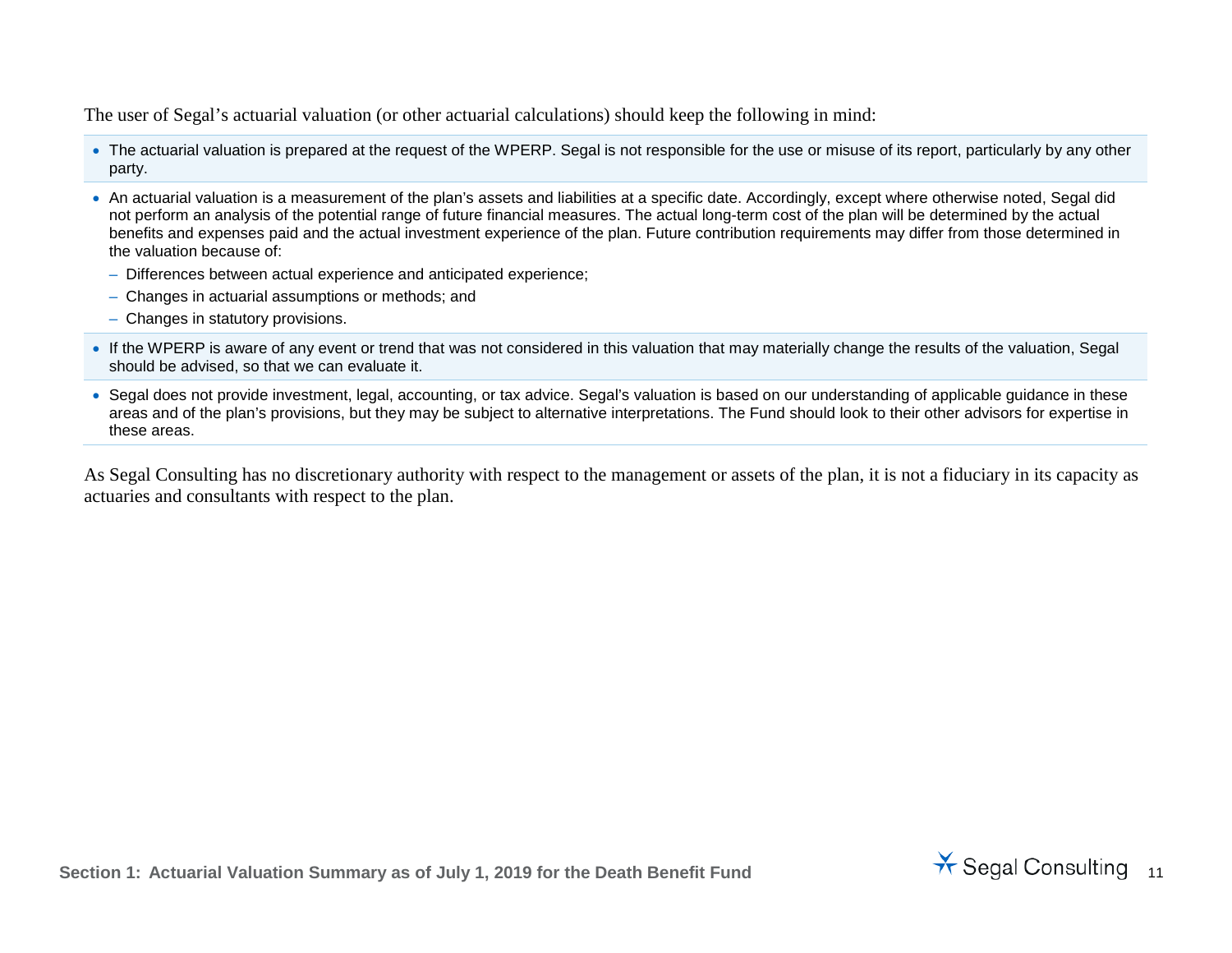## **Section 2: Actuarial Valuation Results**

#### A. Member Data

The Actuarial Valuation and Review considers the number and demographic characteristics of covered members, including active members, inactive vested members, retired members and beneficiaries.

This section presents a summary of significant statistical data on these member groups.

More detailed information for this valuation year and the preceding valuation can be found in *Section 3, Exhibits A and B.*

| <b>Year Ended</b><br>June 30 | <b>Active</b><br><b>Members</b> | <b>Inactive</b><br><b>Vested</b><br><b>Members</b> | <b>Retired</b><br><b>Members</b><br>and<br><b>Beneficiaries</b> | Total<br><b>Non-Actives</b> | <b>Ratio of</b><br><b>Non-Actives</b><br>to Actives | <b>Ratio of</b><br><b>Retired</b><br>Members and<br><b>Beneficiaries</b><br>to Actives |
|------------------------------|---------------------------------|----------------------------------------------------|-----------------------------------------------------------------|-----------------------------|-----------------------------------------------------|----------------------------------------------------------------------------------------|
| 2019                         | 10,362                          | 630                                                | 7.445                                                           | 8.075                       | 0.78                                                | 0.72                                                                                   |

#### **MEMBER POPULATION: 2019**

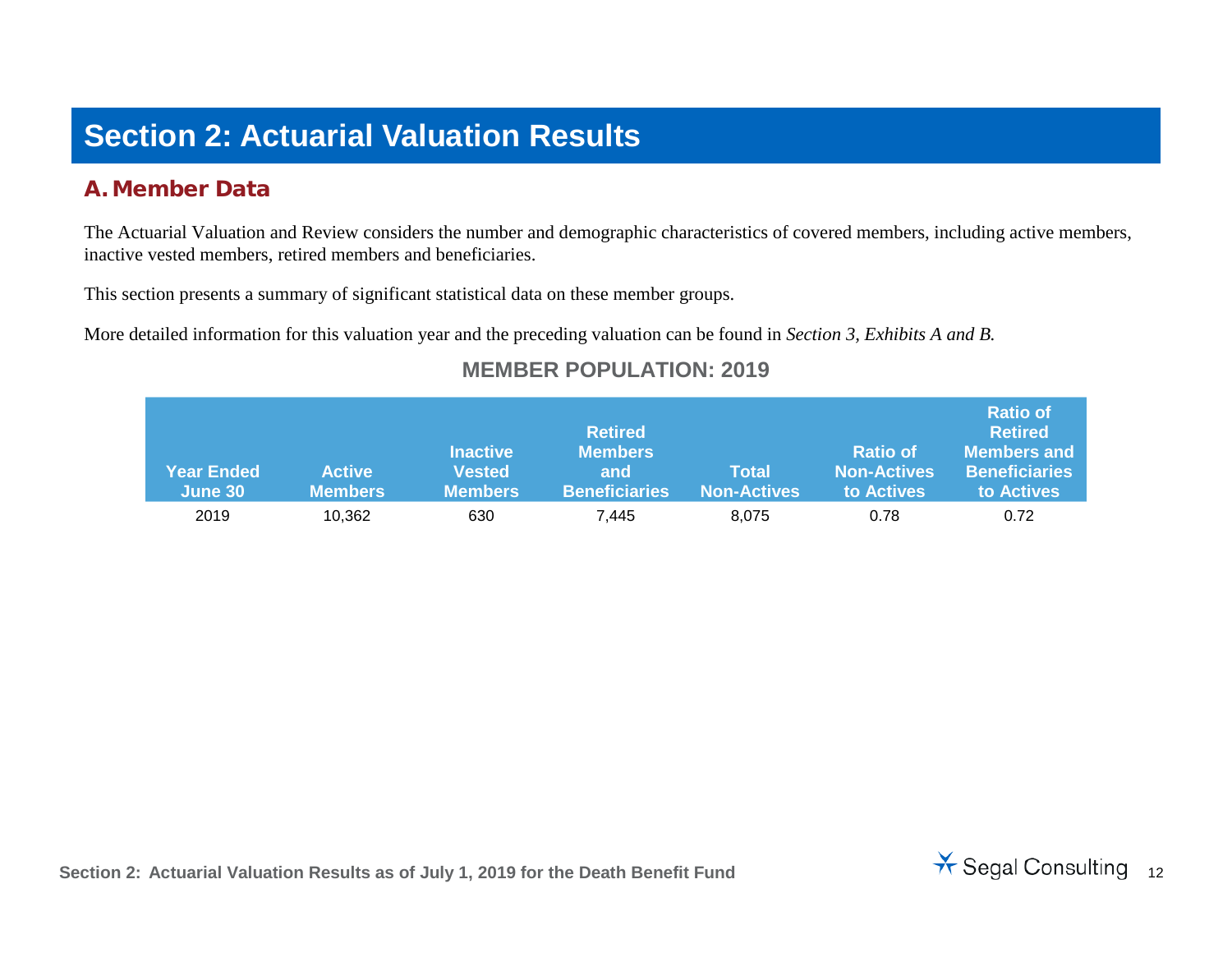### Historical Plan Population

#### **MEMBER STATISTICS: 2019**

|                              | <b>Active Participants</b> |                       |                                  |              | <b>Retired Members and Beneficiaries</b> |                                           |
|------------------------------|----------------------------|-----------------------|----------------------------------|--------------|------------------------------------------|-------------------------------------------|
| <b>Year Ended</b><br>June 30 | <b>Count</b>               | <b>Average</b><br>Age | <b>Average</b><br><b>Service</b> | <b>Count</b> | Average<br>Age                           | Average<br><b>Monthly</b><br>Amount $(1)$ |
| 2019                         | 10.362                     | 47.2                  | 14.6                             | 7.445        | 72.5                                     | \$415                                     |

(1) This is the average monthly benefit for beneficiaries currently receiving Family Death or Supplemental Family Death Benefits.

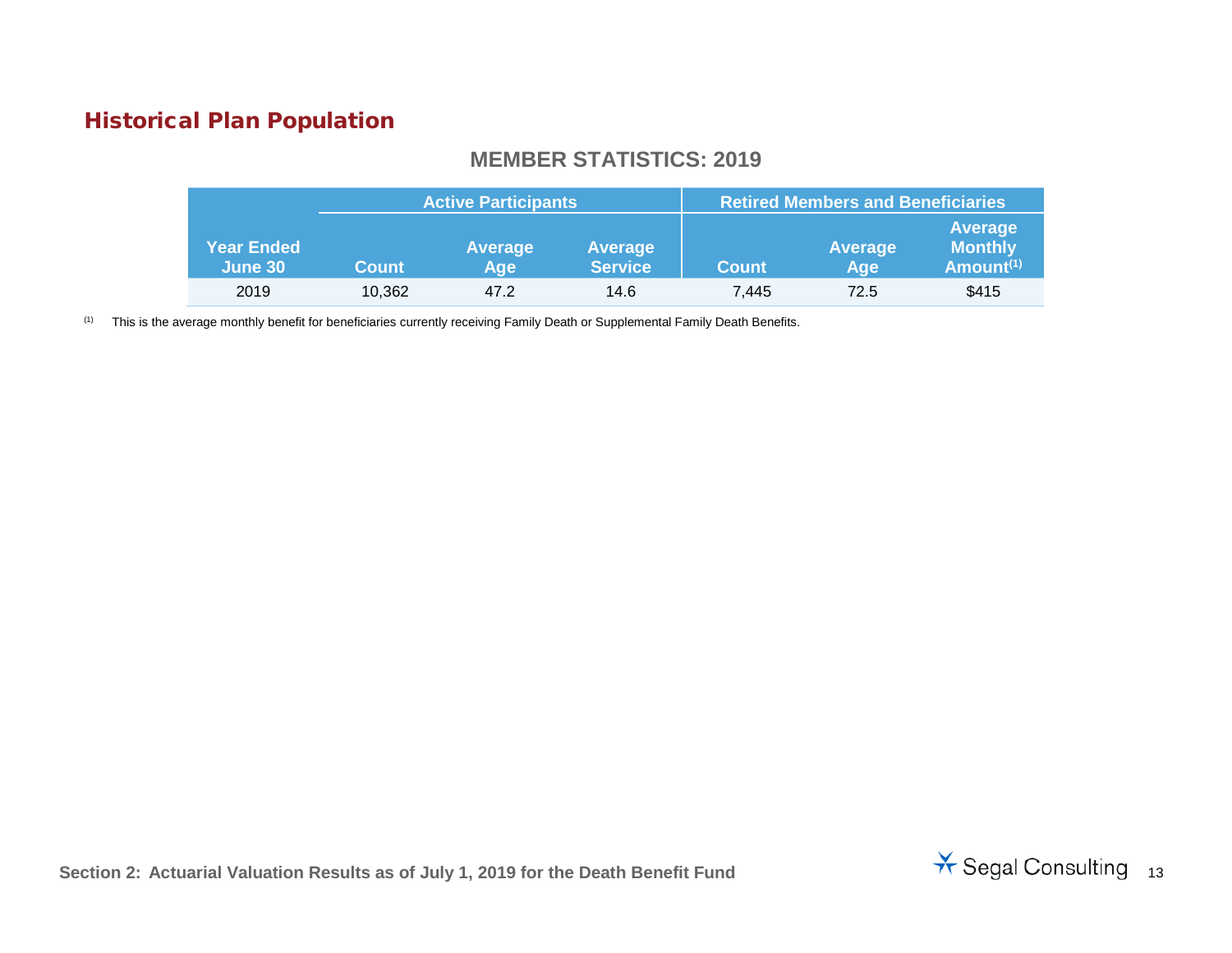#### B. Financial Information

Retirement plan funding anticipates that, over the long term, both contributions and investment earnings (less investment fees) will be needed to cover benefit payments. Retirement plan assets change as a result of the net impact of these income and expense components.

Additional financial information, including a summary of transactions for the valuation year, is presented in *Section 3, Exhibits C, D and E*.

Please note that, as instructed by Retirement Office staff, we have included all but \$0.3 million (1% of the year end market value of assets) as valuation assets.

#### **ALLOCATION OF MARKET VALUE OF ASSETS AS OF JUNE 30, 2019**

| <b>Estimated Liability for Family Allowances</b>                        | \$4,289,423  |
|-------------------------------------------------------------------------|--------------|
| <b>Contribution Account for Family Allowances</b>                       | 7,044,579    |
| <b>General Reserve</b>                                                  | 13,879,500   |
| <b>Total Reserves and Designated Balances</b>                           | \$25,213,502 |
| Unrealized Appreciation/(Depreciation) in the Fair Value of Investments | 3,593,238    |
| <b>Total Reserves and Designated balances at Fair Value</b>             | \$28,806,740 |

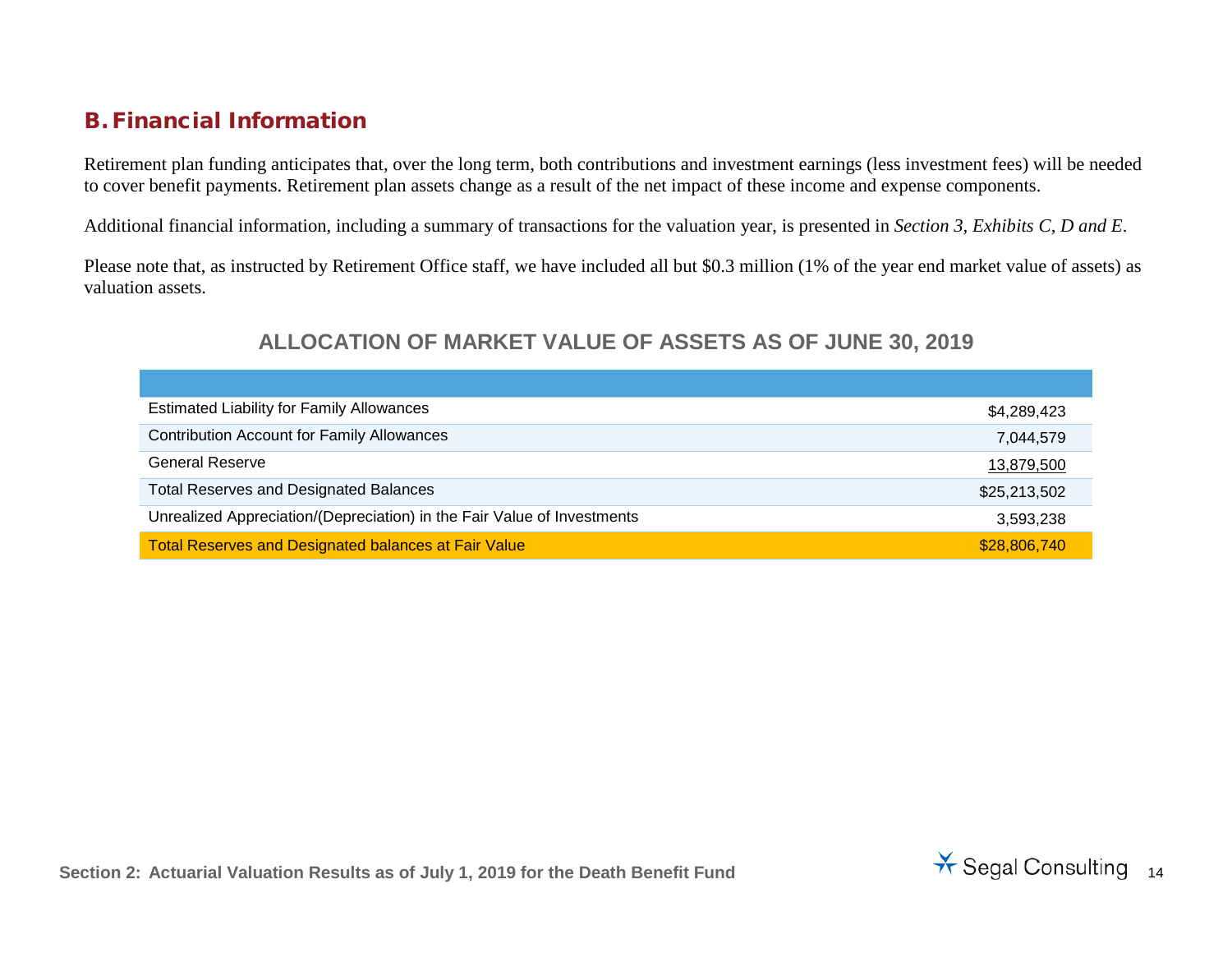#### **DETERMINATION OF ACTUARIAL VALUE OF ASSETS**

|                 | Market Value of Assets as of June 30, 2019                                         |                                                      |                                                  |                                        |                                  | \$28,806,740                     |
|-----------------|------------------------------------------------------------------------------------|------------------------------------------------------|--------------------------------------------------|----------------------------------------|----------------------------------|----------------------------------|
| $\overline{2}$  | Calculation of unrecognized return                                                 | <b>Total Actual</b><br><b>Market Return</b><br>(net) | <b>Expected</b><br><b>Market Return</b><br>(net) | Investment $(1)$<br><b>Gain (Loss)</b> | <b>Deferred</b><br><b>Factor</b> | <b>Deferred</b><br><b>Return</b> |
| a)              | Year ended June 30, 2019                                                           | N/A                                                  | N/A                                              | N/A                                    | N/A                              | \$0                              |
| b)              | Total unrecognized return <sup>(2)</sup>                                           |                                                      |                                                  |                                        |                                  | \$0                              |
| $\mathbf{3}$    | Gross Actuarial Value of Assets 1 - 2b                                             |                                                      |                                                  |                                        |                                  | 28,806,740                       |
| 4               | 1% portion of assets not included as valuation asset                               |                                                      |                                                  |                                        |                                  | 288,067                          |
| $5\phantom{.0}$ | Net Actuarial Value of Assets as of June 30, 2019 3 - 4                            |                                                      |                                                  |                                        |                                  | \$28,518,673                     |
| 6               | Net Actuarial Value of Assets as a percentage of Market Value of Assets $5 \div 1$ |                                                      |                                                  |                                        |                                  | 99.0%                            |

(1) Total return minus expected return on a market value basis. As of June 30, 2019, there are no deferred investment gains/losses as the method is effective with this valuation on a prospective basis.

 $(2)$  There is no deferred return as of June 30, 2019 to be recognized in future years.

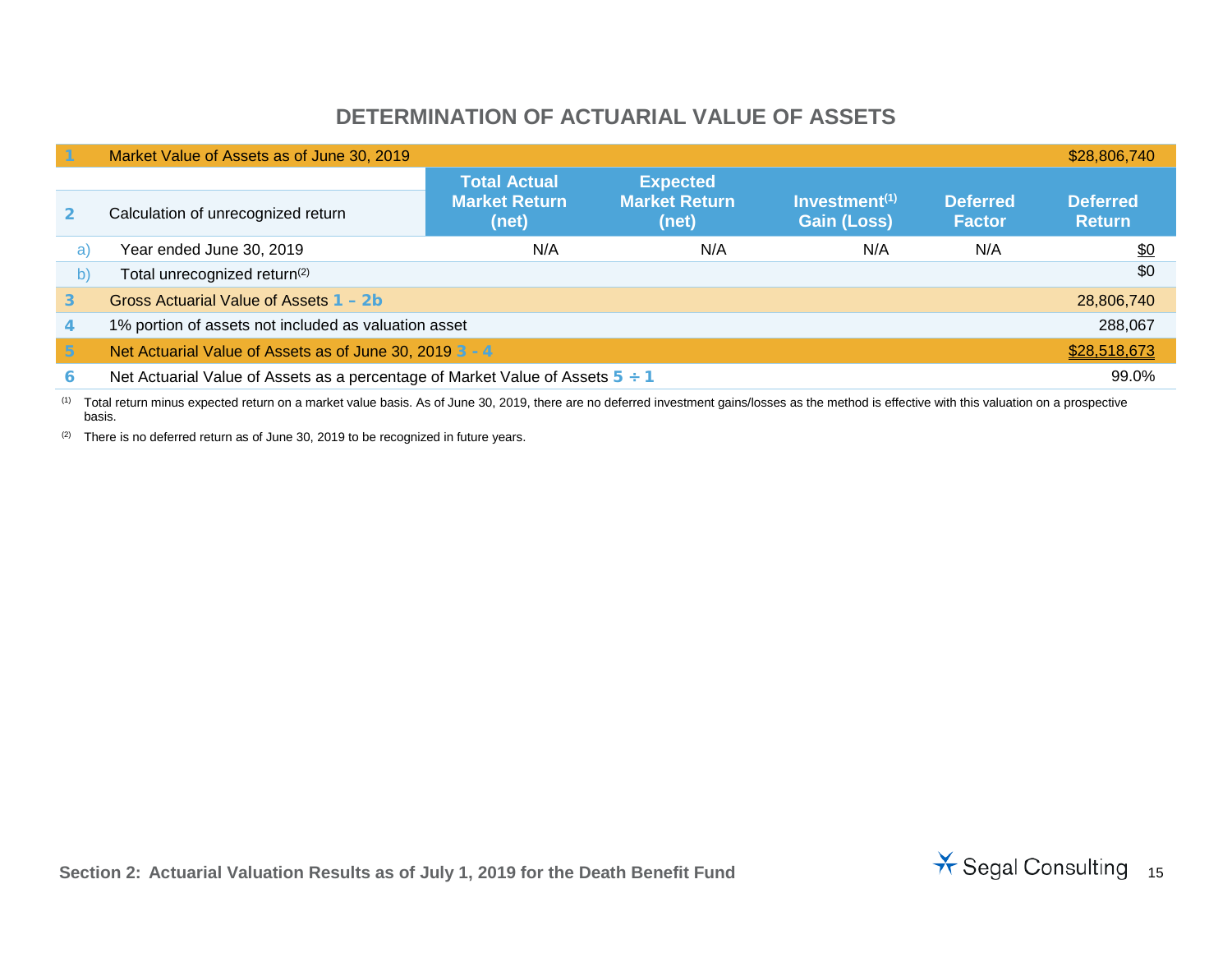### <span id="page-15-0"></span>C. Development of Unfunded Actuarial Accrued Liability

#### **DEVELOPMENT FOR YEAR ENDED JUNE 30, 2019**

|    | The actuarial factors as of the valuation date are as follows: |              |               |
|----|----------------------------------------------------------------|--------------|---------------|
|    | Normal cost                                                    |              | \$4,716,844   |
|    | Present value of future benefits                               |              | 192,011,364   |
| 3  | Present value of future normal costs                           |              | 57,753,768    |
| 4  | Actuarial accrued liability                                    |              | 134,257,596   |
|    | a) Retired members                                             | \$87,624,568 |               |
|    | b) Beneficiaries                                               | 4,501,626    |               |
|    | c) Inactive members with vested rights                         | 4,475,153    |               |
|    | d) Active members                                              | 37,656,249   |               |
| 5. | Actuarial value of assets                                      |              | 28,518,673    |
| 6  | Unfunded Actuarial Accrued Liability at end of year            |              | \$105.738.923 |

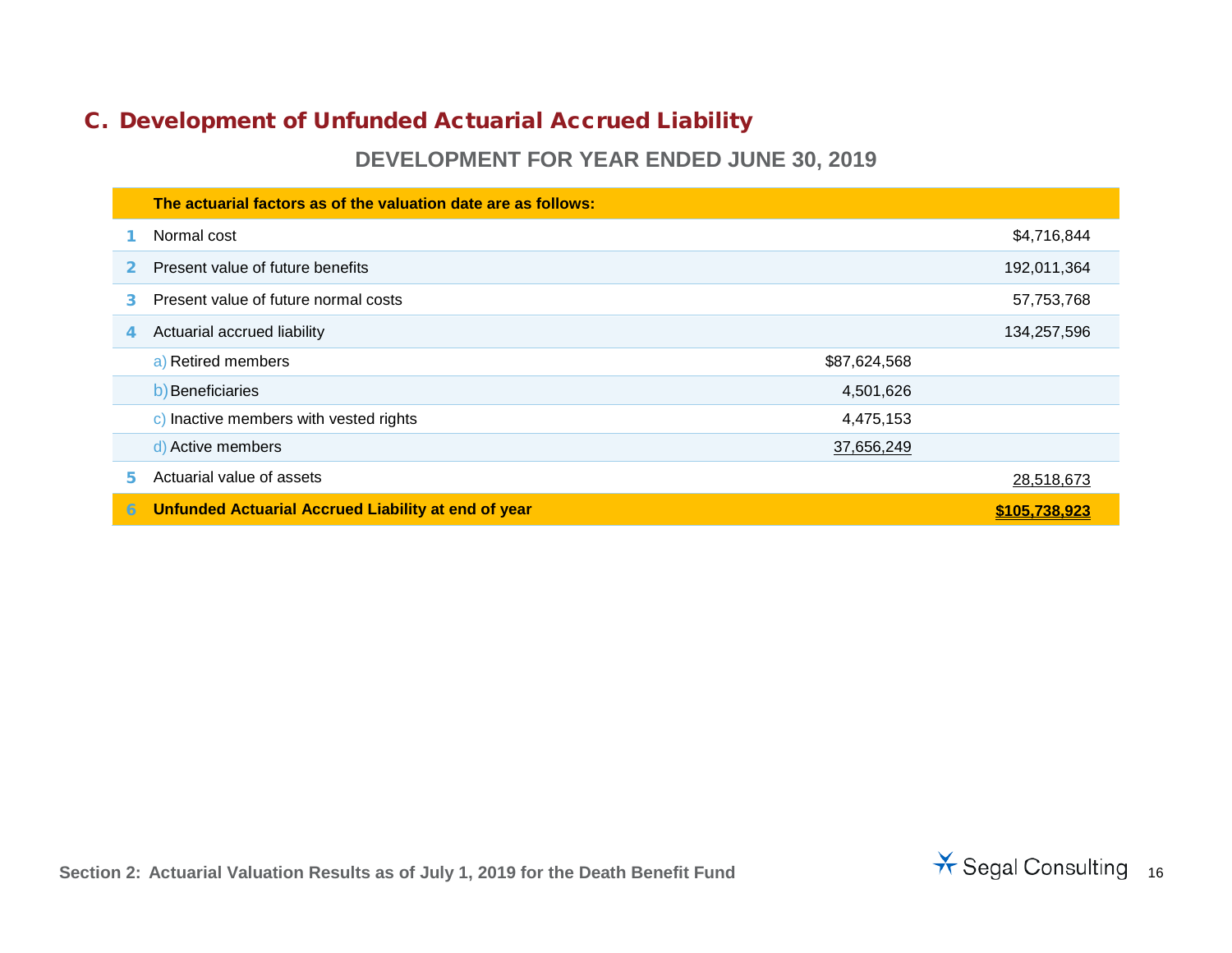#### D. Required Contribution

The required contribution is equal to the employer Normal Cost payment and a payment on the Unfunded Actuarial Accrued Liability. As of July 1, 2019, the recommended employer contribution rate is 1.18% of compensation or \$13.4 million in dollars.

The contribution requirement as of July 1, 2019 is based on the data previously described, the actuarial assumptions and plan provisions described in *Section 4*, including all changes affecting future costs adopted at the time of the actuarial valuation, actuarial gains and losses, and changes in the actuarial assumptions.

#### **REQUIRED EMPLOYER CONTRIBUTION FOR YEAR BEGINNING JULY 1**

|    |                                                              |                                | 2019                                  |
|----|--------------------------------------------------------------|--------------------------------|---------------------------------------|
|    |                                                              | <b>Amount</b><br>(\$ in '000s) | % of Projected<br><b>Compensation</b> |
|    | <b>Total Normal Cost</b>                                     | \$4,716,844                    | 0.41%                                 |
|    | Expected member contributions                                | $-377,775$                     | $-0.03%$                              |
| 3  | Employer Normal Cost: 1 - 2                                  | \$4,339,069                    | 0.38%                                 |
|    | <b>Actuarial Accrued Liability</b>                           | \$134,257,596                  |                                       |
| 5  | <b>Actuarial Value of Assets</b>                             | 28,518,673                     |                                       |
| 6  | Unfunded Actuarial Accrued Liability: 4 - 5                  | \$105,738,923                  |                                       |
|    | Amortization payment on Unfunded Actuarial Accrued Liability | 8,870,328                      | 0.78%                                 |
| 8  | Interest adjustment to middle of year                        | 231,165                        | 0.02%                                 |
| 9  | Total required employer contribution: $(1)$ 3 + 7 + 8        | \$13,440,562                   | 1.18%                                 |
| 10 | Projected compensation                                       | \$1,141,875,615                |                                       |

 $(1)$  Contributions are assumed to be paid at the middle of the year.

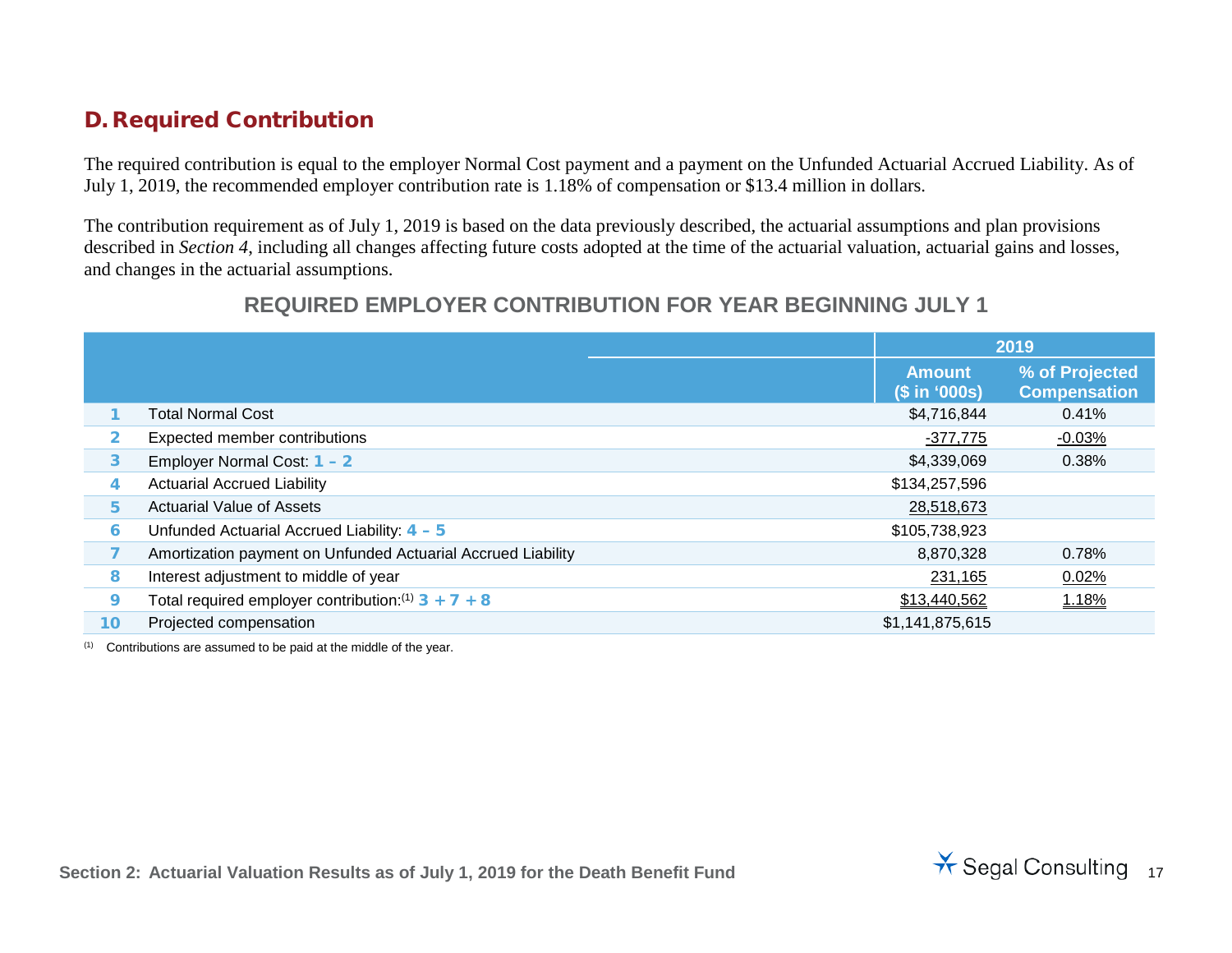#### E. Funded Status

A commonly reported piece of information regarding the plan's financial status is the funded ratio. These ratios compare the Market and Actuarial Value of Assets to the Actuarial Accrued Liability of the plan. Higher ratios indicate a relatively well-funded plan while lower ratios may indicate recent changes to actuarial assumptions, funding of the plan below actuarial requirements, poor asset performance, or a variety of other causes.

The funded status measures shown in this valuation are appropriate for assessing the need for or amount of future contributions. However, they are not necessarily appropriate for assessing the sufficiency of plan assets to cover the estimated cost of settling the plan's benefit obligations.

#### <span id="page-17-0"></span>**SCHEDULE OF FUNDING PROGRESS FOR PLAN YEAR ENDING JUNE 30, 2019**

| <b>Actuarial</b><br><b>Valuation</b><br>Date as of<br>July 1 | <b>Actuarial</b><br><b>Value</b><br>of Assets<br>(a) | <b>Actuarial</b><br><b>Accrued Liability</b><br>(AAL)<br>(b) | Unfunded/<br>(Overfunded)<br><b>AAL</b><br>(UAAL)<br>$(b) - (a)$ | <b>Funded</b><br>Ratio (%)<br>(a) / (b) | <b>Covered</b><br><b>Payroll</b><br>(c) | <b>UAAL as a</b><br><b>Percentage of</b><br><b>Covered</b><br>Payroll (%)<br>$[(b) - (a)] / (c)$ |
|--------------------------------------------------------------|------------------------------------------------------|--------------------------------------------------------------|------------------------------------------------------------------|-----------------------------------------|-----------------------------------------|--------------------------------------------------------------------------------------------------|
| 2019                                                         | \$28,518,673                                         | \$134,257,596                                                | \$105,738,923                                                    | 21.2%                                   | \$1,141,875,615                         | 9.3%                                                                                             |

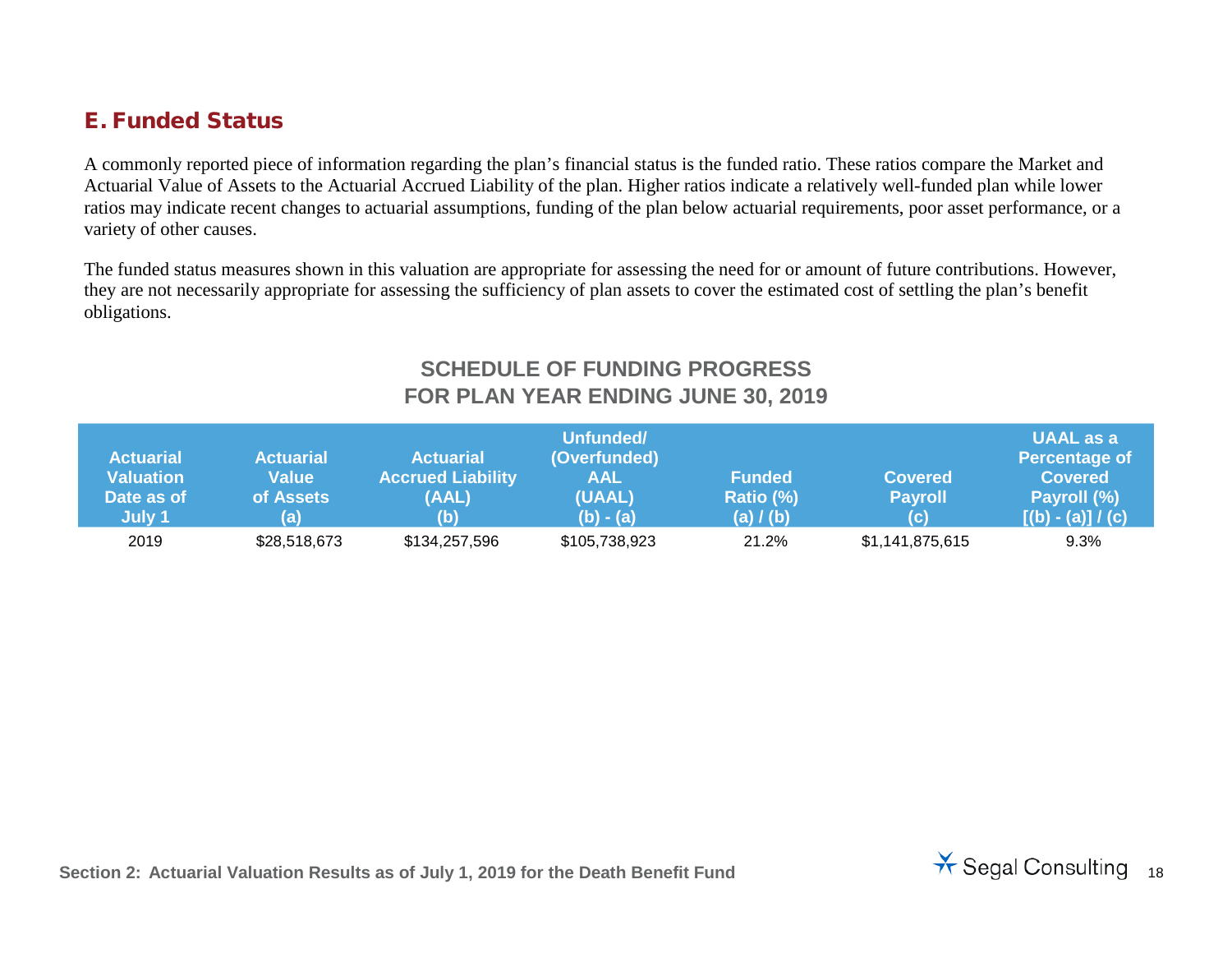#### F. Actuarial Balance Sheet

An overview of the plan's funding is given by an Actuarial Balance Sheet. In this approach, first the amount and timing of all future payments that will be made by the plan for current participants is determined. Then these payments are discounted at the valuation interest rate to the date of the valuation, thereby determining the present value, referred to as the Actuarial Present Value of Future Benefits of the plan.

Second, this Actuarial Present Value of Future Benefits is compared to the assets. The "assets" for this purpose include the net amount of assets already accumulated by the plan, the present value of future member and employer Normal Cost contributions, and the present value of future employer amortization payments for the Unfunded Actuarial Accrued Liability.

#### **ACTUARIAL BALANCE SHEET**

|                                                                              | <b>July 1, 2019</b> |
|------------------------------------------------------------------------------|---------------------|
| Actuarial Present Value of Future Benefits                                   |                     |
| • Present value of benefits for retired members and beneficiaries            | \$92,126,194        |
| • Present value of benefits for inactive vested members                      | 4,475,153           |
| • Present value of benefits for active members                               | \$95,410,017        |
| <b>Total Actuarial Present Value of Future Benefits</b>                      | \$192,011,364       |
| Current and future assets                                                    |                     |
| • Total Actuarial Value of Assets                                            | \$28,518,673        |
| • Present value of future normal cost contributions                          | 57,753,768          |
| • Present value of future Unfunded Actuarial Accrued Liability contributions | 105,738,923         |
| <b>Total of current and future assets</b>                                    | \$192.011.364       |

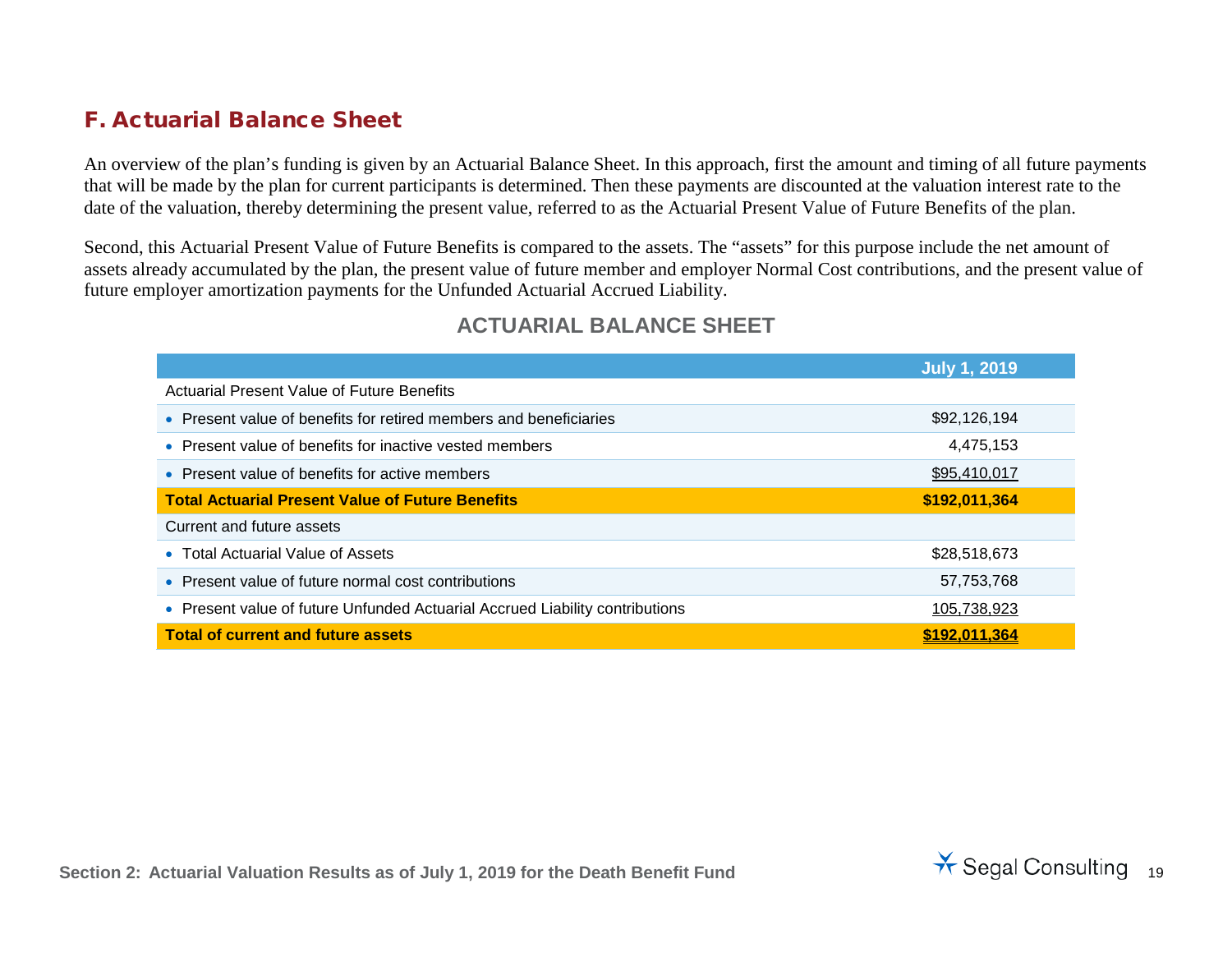#### G.Risk Assessment

Since the actuarial valuation results are dependent on a fixed set of assumptions and data as of a specific date, there is risk that emerging results may differ, perhaps significantly, as actual experience is fluid and will not exactly track current assumptions. This potential divergence may have a significant impact on the future financial condition of the plan.

This section does not contain a detailed analysis of the potential range of future measurements, but does include a concise discussion of some of the primary risks that may affect the future financial condition of the Death Benefit Fund. We do not recommend that a more detailed assessment of the risks be performed due to the relatively small liabilities of the death benefits as compared to the main retirement benefits paid by WPERP.

This section provides descriptions and basic assessments of the primary risks that are likely to have an ongoing influence on the financial health of the Death Benefit Fund.

#### **Risk Assessments**

• Longevity Risk (the risk that mortality experience will be different than expected)

The actuarial valuation includes current life expectancy assumptions and an expectation of future improvement in life expectancy, which are significant assumptions given the relatively long duration of liabilities for pension plans. Emerging plan experience that does not match these expectations will result in increases or decreases in the actuarially determined contribution over time. Because the Death Benefit Fund provides for death benefits payable to surviving spouses and children rather than a retirement annuity such as that paid by the Retirement Plan, members living longer than expected generally results in a decrease in liabilities and contribution rates.

• Other Risks

In addition to longevity, the valuation includes a variety of other assumptions that are unlikely to match future experience exactly. Examples including demographic assumptions such as pre-retirement mortality, retirement, termination and disability assumptions.

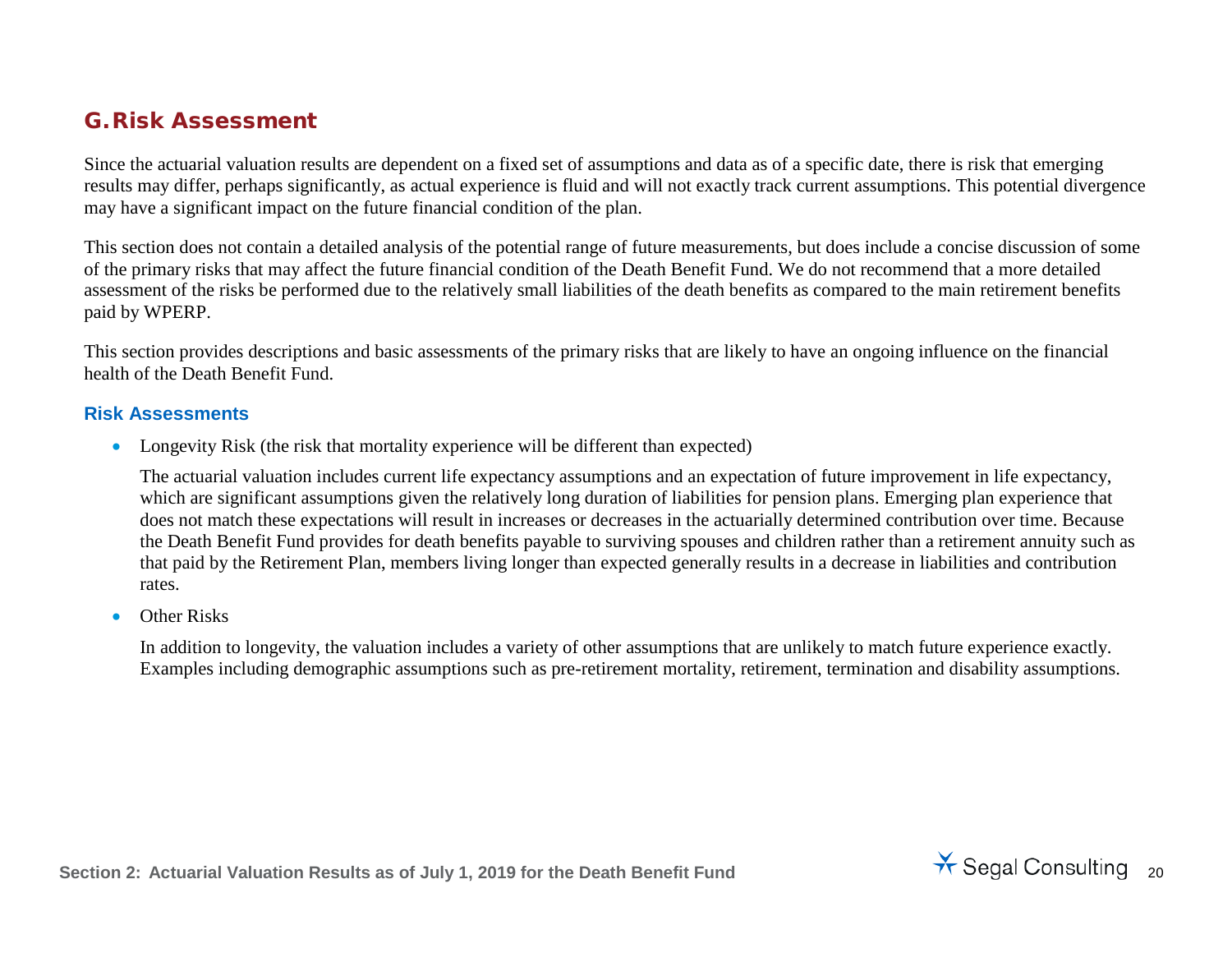### **Section 3: Supplemental Information**

#### **EXHIBIT A – TABLE OF PLAN COVERAGE TOTAL PLAN**

|                                     | <b>Year Ended</b>    |  |  |
|-------------------------------------|----------------------|--|--|
| <b>Category</b>                     | <b>June 30, 2019</b> |  |  |
| <b>Active members in valuation:</b> |                      |  |  |
| • Number $(1)$                      | 10,362               |  |  |
| • Average age                       | 47.2                 |  |  |
| • Average years of service          | 14.6                 |  |  |
| • Total projected compensation      | \$1,141,875,615      |  |  |
| • Average projected compensation    | \$110,198            |  |  |
| Inactive vested members:            |                      |  |  |
| • Number $(2)$                      | 630                  |  |  |
| • Average age                       | 55.0                 |  |  |
| <b>Retired members:</b>             |                      |  |  |
| • Number in pay status $(3)$        | 7,355                |  |  |
| • Average age                       | 72.9                 |  |  |
| <b>Beneficiaries:</b>               |                      |  |  |
| • Number in pay status $(4)$        | 90                   |  |  |
| • Average age                       | 36.4                 |  |  |
| • Average monthly benefit           | \$415                |  |  |

(1) Includes 1,789 active members who have Supplemental Family Death Benefit (SFDB) coverage for 2019.

(2) Includes members receiving Permanent Total Disability (PTD) benefits. Excludes terminated members with less than five years of service who are not eligible for death benefits.

(3) Includes 151 retired members who have SFDB coverage for 2019.

(4) Receiving Family Death or Supplemental Family Death benefits.

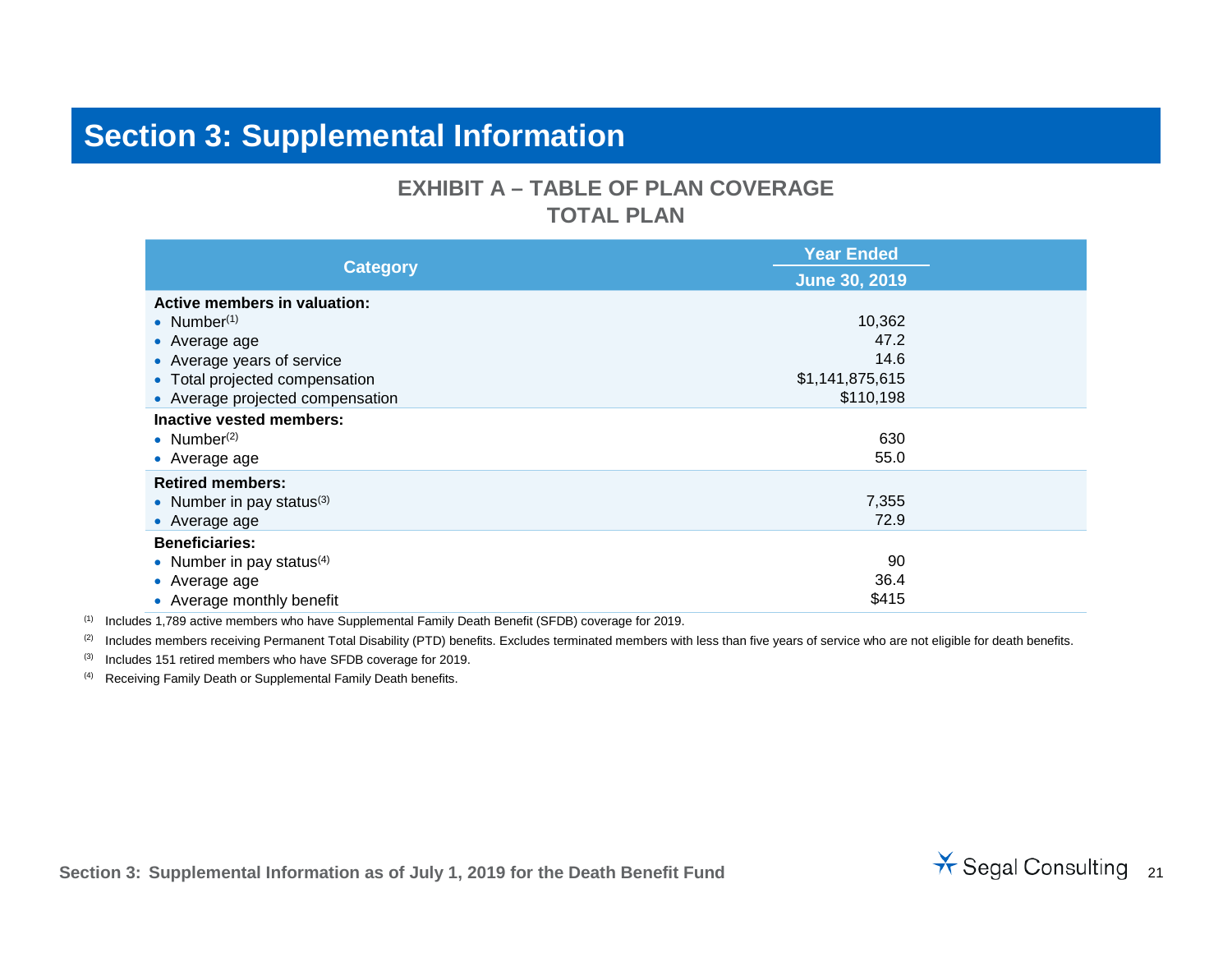#### **EXHIBIT B – MEMBERS IN ACTIVE SERVICE AS OF JULY 1, 2019 BY AGE, YEARS OF SERVICE, AND AVERAGE PROJECTED COMPENSATION TOTAL PLAN**

|              |              |           |                |               | <b>Years of Service</b> |               |             |           |               |                      |
|--------------|--------------|-----------|----------------|---------------|-------------------------|---------------|-------------|-----------|---------------|----------------------|
| Age          | <b>Total</b> | $0 - 4$   | $5 - 9$        | $10 - 14$     | $15 - 19$               | $20 - 24$     | $25 - 29$   | $30 - 34$ | $35 - 39$     | <b>40 &amp; over</b> |
| Under 25     | 141          | 140       | $\overline{1}$ | - -           | $ -$                    | - -           | - -         | - -       |               |                      |
|              | \$91,126     | \$91,130  | \$90,461       |               |                         |               | $ -$        | - -       |               |                      |
| $25 - 29$    | 641          | 590       | 50             | $\frac{1}{2}$ | $ -$                    | - -           | - -         | - -       | - -           |                      |
|              | \$98,269     | \$95,878  | \$125,764      | \$134,594     |                         | $ -$          | $ -$        | - -       | - -           |                      |
| $30 - 34$    | 981          | 723       | 151            | 106           |                         | $\sim$ $\sim$ | $ -$        | - -       | $ -$          |                      |
|              | \$100,727    | \$92,879  | \$121,665      | \$124,750     | \$66,332                | $\sim$ $\sim$ | $ -$        | - -       | $ -$          |                      |
| $35 - 39$    | 1,249        | 642       | 135            | 349           | 120                     | 3             | - -         | - -       |               | - -                  |
|              | \$107,668    | \$92,659  | \$118,932      | \$124,598     | \$125,907               | \$113,431     | ۰.          | ۰.        |               |                      |
| $40 - 44$    | 1,324        | 486       | 103            | 318           | 334                     | 82            | $\mathbf 1$ |           |               |                      |
|              | \$108,227    | \$92,310  | \$109,580      | \$114,520     | \$123,015               | \$116,045     | \$122,692   | - -       | $ -$          |                      |
| 45 - 49      | 1,413        | 397       | 76             | 257           | 365                     | 221           | 88          | 9         | $\frac{1}{2}$ |                      |
|              | \$108,762    | \$92,397  | \$108,361      | \$109,800     | \$113,257               | \$115,085     | \$143,822   | \$124,057 | $\sim$ $\sim$ |                      |
| $50 - 54$    | 1,712        | 269       | 64             | 195           | 322                     | 180           | 366         | 305       | 11            |                      |
|              | \$117,254    | \$95,395  | \$106,343      | \$106,639     | \$109,424               | \$118,231     | \$136,259   | \$130,005 | \$130,803     |                      |
| $55 - 59$    | 1,582        | 153       | 56             | 156           | 237                     | 136           | 290         | 417       | 135           | $\overline{2}$       |
|              | \$118,389    | \$99,456  | \$101,833      | \$105,427     | \$108,234               | \$110,007     | \$121,075   | \$132,992 | \$136,937     | \$128,323            |
| $60 - 64$    | 879          | 60        | 22             | 91            | 121                     | 80            | 181         | 184       | 122           | 18                   |
|              | \$114,864    | \$100,146 | \$114,518      | \$100,961     | \$106,923               | \$106,700     | \$117,819   | \$121,424 | \$128,061     | \$138,105            |
| $65 - 69$    | 333          | 12        | 13             | 33            | 73                      | 36            | 50          | 56        | 35            | 25                   |
|              | \$106,303    | \$89,299  | \$96,558       | \$95,031      | \$100,781               | \$102,369     | \$115,587   | \$113,693 | \$109,280     | \$116,909            |
| 70 & over    | 107          | 3         | 2              | 5             | 16                      | 10            | 20          | 18        | 13            | 20                   |
|              | \$106,336    | \$51,912  | \$69,130       | \$91,351      | \$100,431               | \$104,541     | \$105,327   | \$112,601 | \$123,173     | \$112,015            |
| <b>Total</b> | 10,362       | 3,475     | 673            | 1,511         | $\overline{1,589}$      | 748           | 996         | 989       | 316           | $-65$                |
|              | \$110,198    | \$93,705  | \$114,041      | \$113,501     | \$113,523               | \$113,368     | \$127,483   | \$128,373 | \$129,667     | \$121,624            |

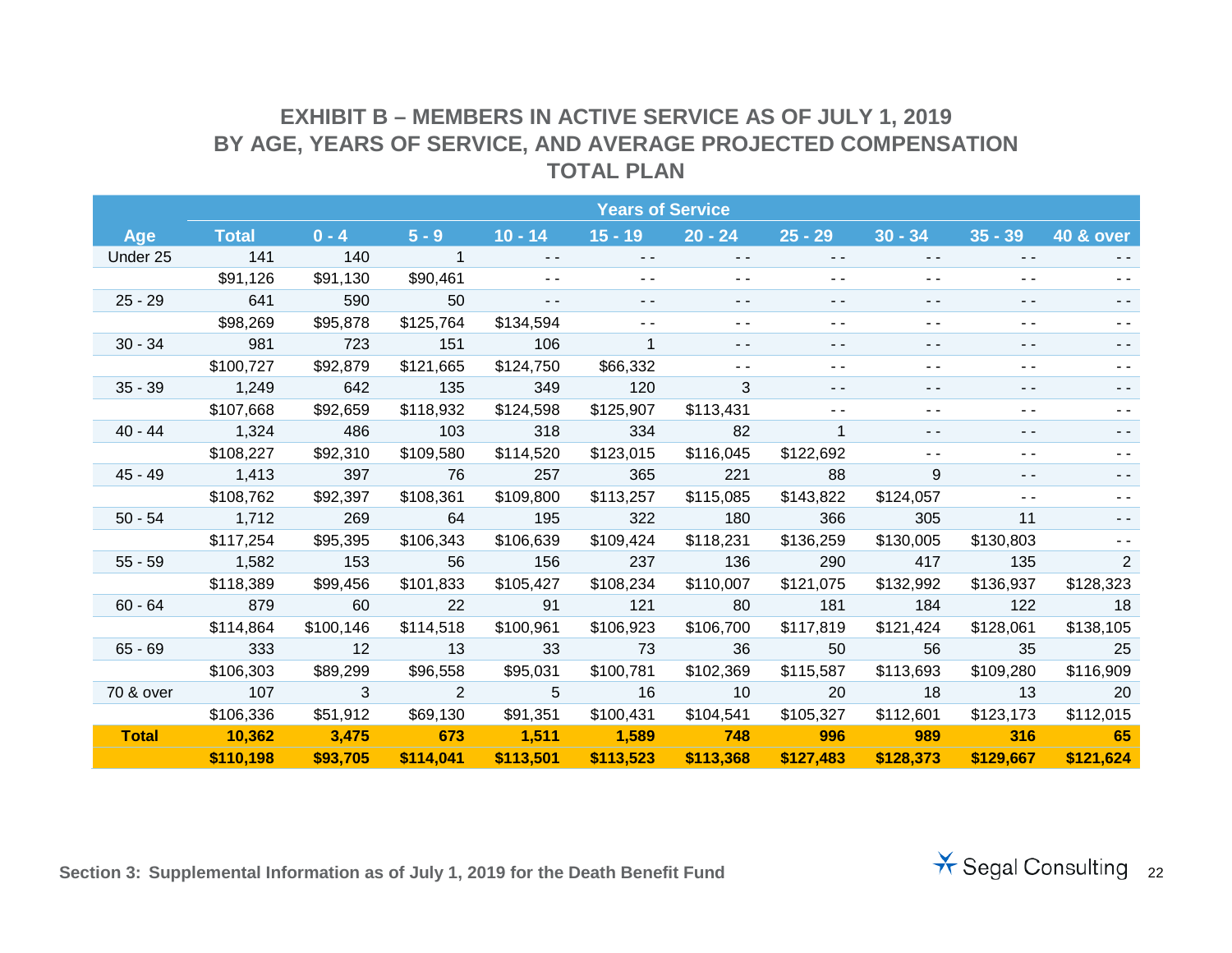### **EXHIBIT C – SUMMARY STATEMENT OF INCOME AND EXPENSES ON A MARKET VALUE BASIS**

|                                                         | <b>Year Ended</b>    |               |
|---------------------------------------------------------|----------------------|---------------|
|                                                         | <b>June 30, 2019</b> |               |
| Net assets at market value at the beginning of the year |                      | \$27,210,220  |
| <b>Department of Water &amp; Power Contributions:</b>   |                      |               |
| • Active members                                        | \$2,110,835          |               |
| • Retired members (non-contributing)                    | 4,963,513            |               |
| • Family death benefit                                  | 185,607              |               |
| • Administrative expenses                               | 1,517,626            |               |
| Net department contribution income                      |                      | \$8,777,581   |
| <b>Contributions from Members:</b>                      |                      |               |
| • Insured lives' death benefit                          | \$252,939            |               |
| • Supplemental family death benefits                    | 105,134              |               |
| Net members' contribution                               |                      | \$358,073     |
| Investment income:                                      |                      |               |
| • Net appreciation in fair value of investments         | \$1,346,590          |               |
| • Investment income                                     | 981,308              |               |
| • Less investment expense                               | (35,099)             |               |
| Net investment income                                   |                      | \$2,292,799   |
| <b>Total income available for benefits</b>              |                      | \$11,428,453  |
| Less benefit payments and administrative expense        |                      |               |
| • Death benefit (active/retired members)                | \$(7,685,403)        |               |
| • Family allowances                                     | (546, 650)           |               |
| • Administrative expense                                | (1,599,880)          |               |
| Total payments                                          |                      | \$(9,831,933) |
| Change in net assets at market value                    |                      | \$1,596,520   |
| Net assets at market value at the end of the year       |                      | \$28,806,740  |

Note: Results may not add due to rounding.

Section 3: Supplemental Information as of July 1, 2019 for the Death Benefit Fund<br> **Section 3: Supplemental Information as of July 1, 2019 for the Death Benefit Fund** 

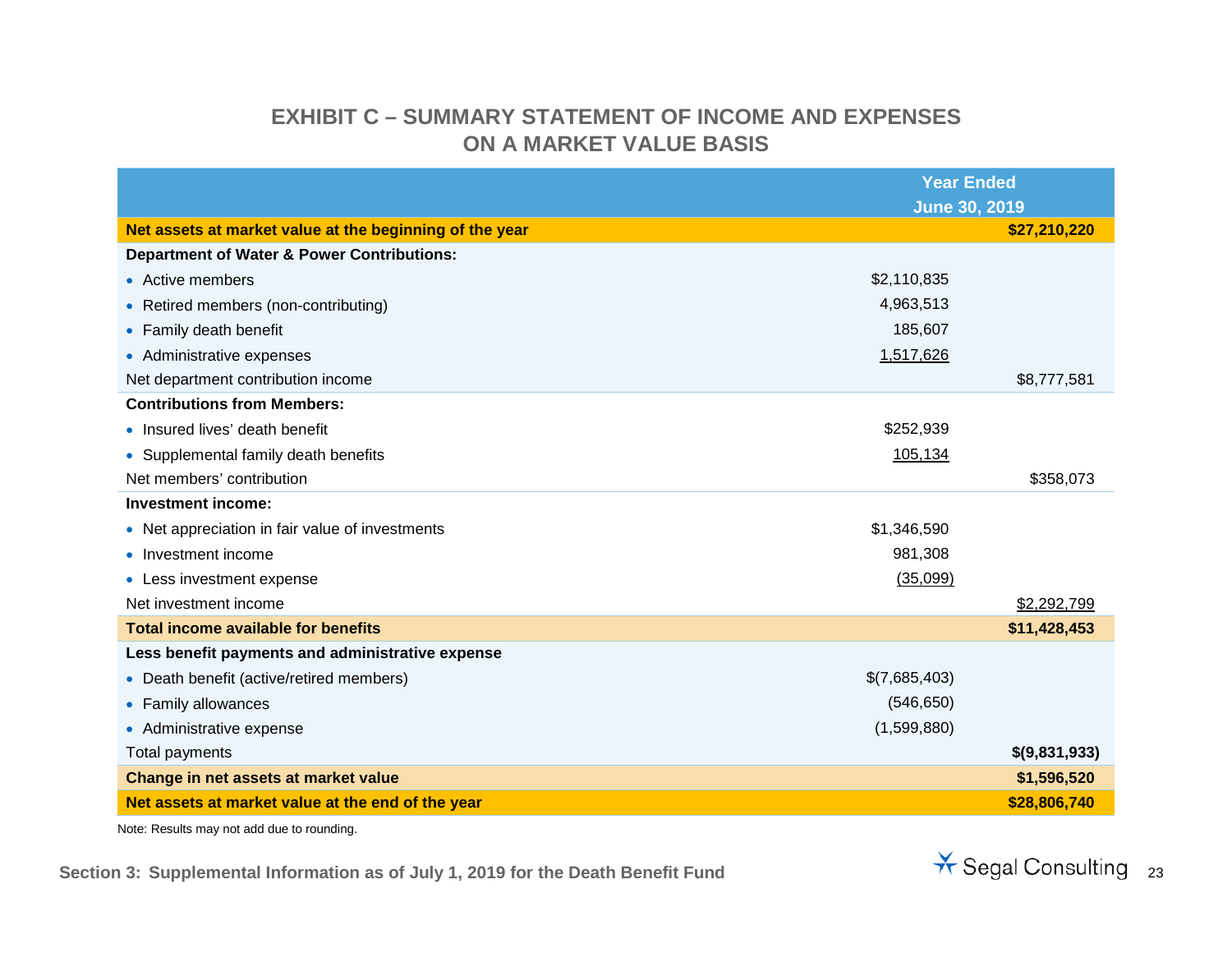#### **EXHIBIT D – SUMMARY STATEMENT OF PLAN ASSETS**

|                                           | <b>June 30, 2019</b> |              |
|-------------------------------------------|----------------------|--------------|
| Cash equivalents                          |                      | \$994,997    |
| Accounts receivable:                      |                      |              |
| • Department of Water and Power           | \$1,505,548          |              |
| • Accrued investment income               | 86,518               |              |
| • Others                                  | 20,044               |              |
| Total accounts receivable                 |                      | \$1,612,110  |
| Investments:                              |                      |              |
| • Fixed income                            | \$30,896,023         |              |
| • Short-term investments                  | \$254,304            |              |
| Total investments at market value         |                      | \$31,150,327 |
| Other assets                              |                      | \$0          |
| Total assets                              |                      | \$33,757,434 |
| <b>Accounts payable:</b>                  |                      |              |
| • Pending investment purchases            | \$85,993             |              |
| • Other                                   | 776,220              |              |
| • Death claims in process – insured lives | 4,088,481            |              |
| <b>Total liability</b>                    |                      | \$4,950,694  |
| Net assets at market value                |                      | \$28,806,740 |
| Net assets at actuarial value             |                      | \$28,518,673 |

Note: Results may not add due to rounding.

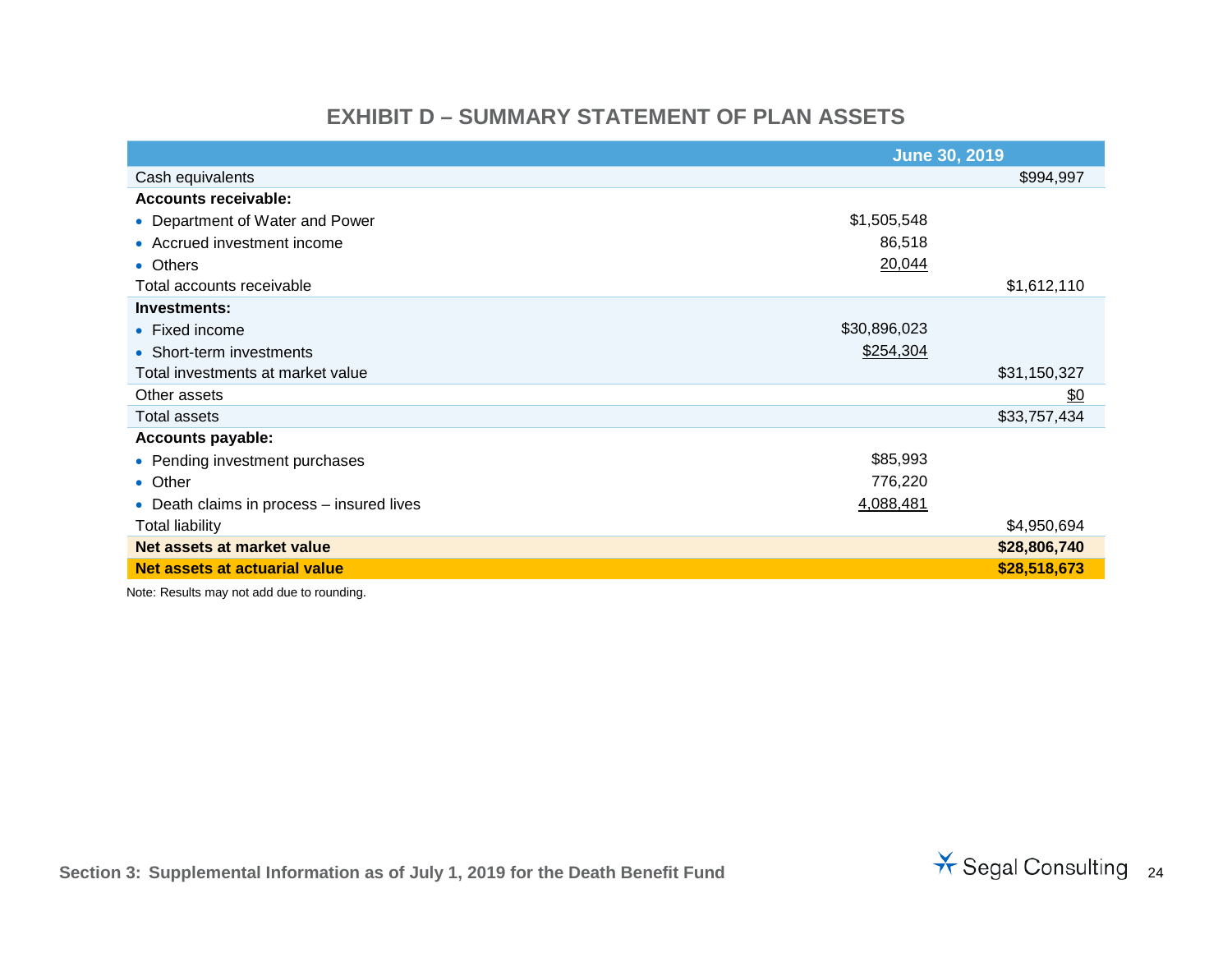### **EXHIBIT E – DEVELOPMENT OF THE FUND THROUGH JUNE 30, 2019**

| Year Ended<br>June 30 | <b>Market Value</b><br>of Assets at<br><b>Beginning of</b><br>Year | <b>Employer</b><br><b>Contributions</b> | <b>Member</b><br><b>Contributions</b> | <b>Administrative</b><br>and Other<br><b>Expenses</b> | <b>Net</b><br>Investment<br><b>Return</b> | <b>Benefit</b><br><b>Payments</b> | <b>Market Value</b><br>of Assets at<br><b>Year-End</b> |
|-----------------------|--------------------------------------------------------------------|-----------------------------------------|---------------------------------------|-------------------------------------------------------|-------------------------------------------|-----------------------------------|--------------------------------------------------------|
| 2019                  | \$27,210,220                                                       | \$8,777,581                             | \$358,073                             | \$1,599,880                                           | \$2,292,799                               | \$8,232,053                       | \$28,806,740                                           |

Section 3: Supplemental Information as of July 1, 2019 for the Death Benefit Fund<br> **Section 3: Supplemental Information as of July 1, 2019 for the Death Benefit Fund** 

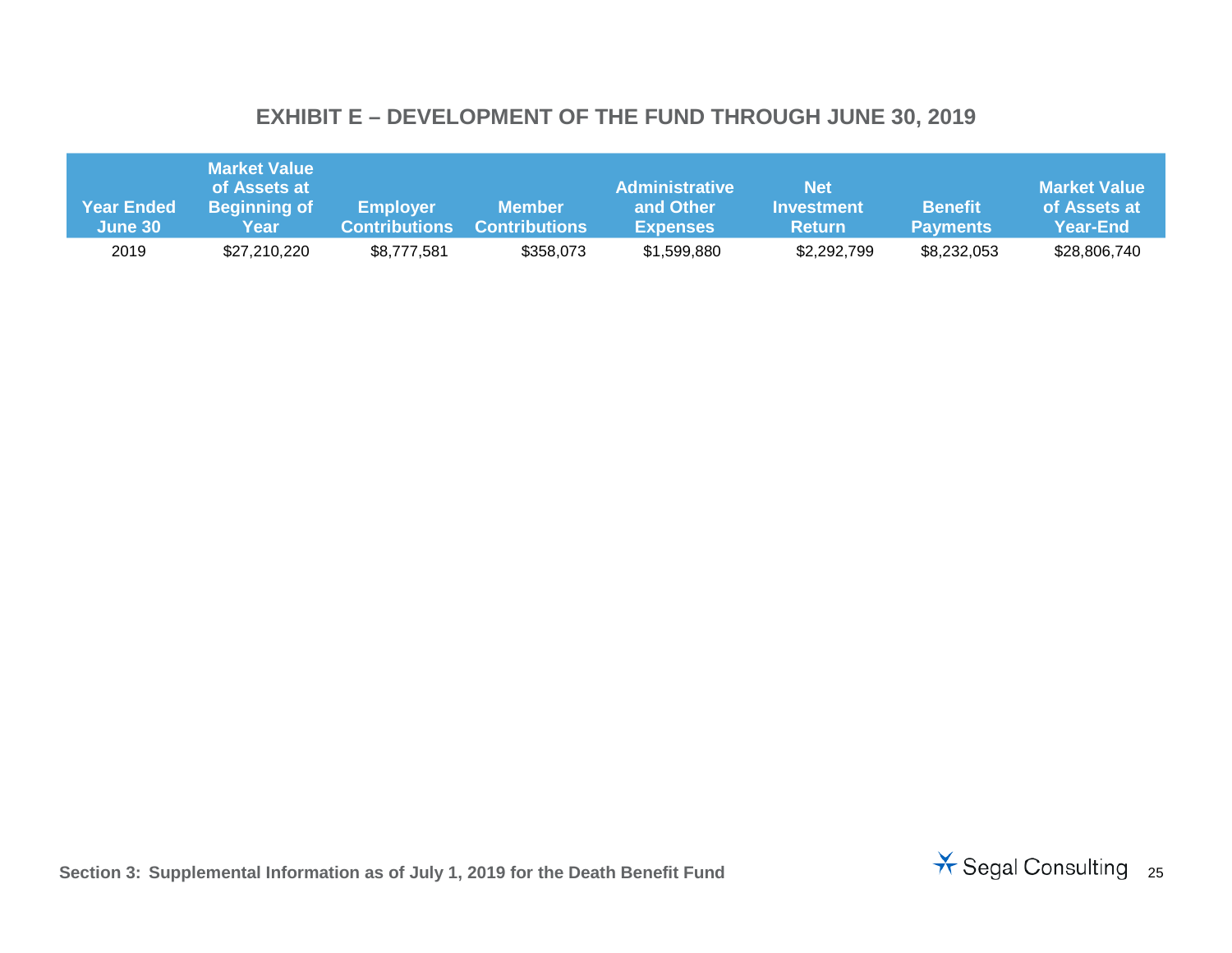#### <span id="page-25-0"></span>**EXHIBIT F – TABLE OF AMORTIZATION BASES**

| <b>Date</b><br><b>Established</b> | <b>Source</b>             | $(S \in \{0.005\})$ | <b>Initial</b><br><b>Period</b> | <b>Outstanding</b><br><b>Balance</b><br>$(S \in \{0.005\})$ | Years<br>Remaining | Amortization \<br>Amount $(1)$<br>(\$ in '000s) |
|-----------------------------------|---------------------------|---------------------|---------------------------------|-------------------------------------------------------------|--------------------|-------------------------------------------------|
| July 1, 2019                      | Initial Amortization      | \$117,442,917       | 15                              | \$117,442,917                                               | 15                 | \$9,852,164                                     |
| July 1, 2019                      | <b>Assumption Changes</b> | (11,703,994)        | 15                              | (11,703,994)                                                | 15                 | (981, 836)                                      |
| <b>Total</b>                      |                           |                     |                                 | \$105,738,923                                               |                    | \$8,870,328                                     |

 $(1)$  Level dollar amount as of beginning of year.

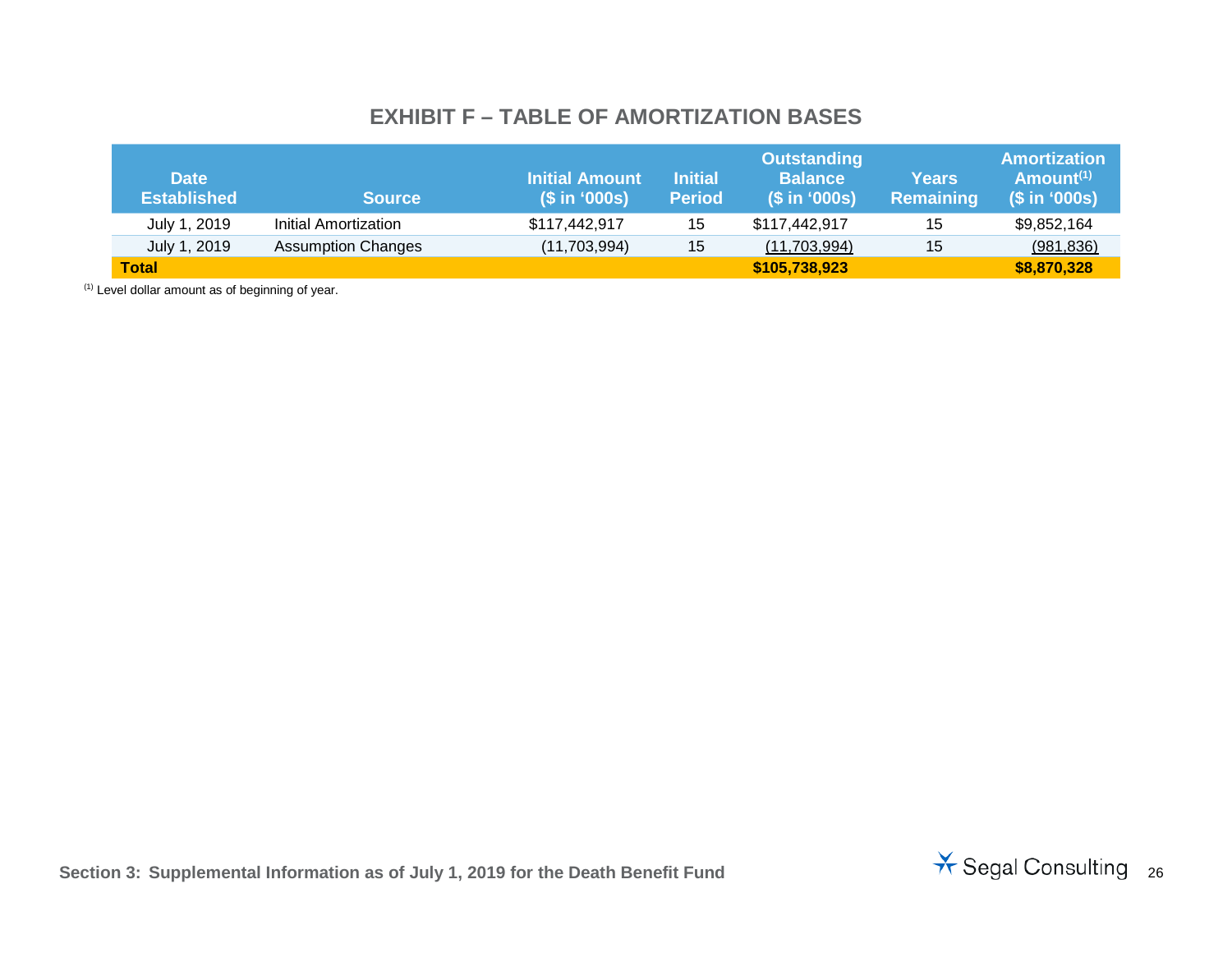#### **EXHIBIT G – DEFINITION OF PENSION TERMS**

The following list defines certain technical terms for the convenience of the reader:

| <b>Actuarial Accrued Liability for Actives:</b>                                | The equivalent of the accumulated Normal Costs allocated to the years before the valuation date.                                                                                                                                                                                                                                                                                                                                                                                                                                                                                                                                                                                                                                                                              |
|--------------------------------------------------------------------------------|-------------------------------------------------------------------------------------------------------------------------------------------------------------------------------------------------------------------------------------------------------------------------------------------------------------------------------------------------------------------------------------------------------------------------------------------------------------------------------------------------------------------------------------------------------------------------------------------------------------------------------------------------------------------------------------------------------------------------------------------------------------------------------|
| <b>Actuarial Accrued Liability for Pensioners and</b><br><b>Beneficiaries:</b> | Actuarial Present Value of lifetime benefits to existing pensioners and beneficiaries. This sum<br>takes account of life expectancies appropriate to the ages of the annuitants and the interest that<br>the sum is expected to earn before it is entirely paid out in benefits.                                                                                                                                                                                                                                                                                                                                                                                                                                                                                              |
| <b>Actuarial Cost Method:</b>                                                  | A procedure allocating the Actuarial Present Value of Future Benefits to various time periods; a<br>method used to determine the Normal Cost and the Actuarial Accrued Liability that are used to<br>determine the recommended contribution.                                                                                                                                                                                                                                                                                                                                                                                                                                                                                                                                  |
| <b>Actuarial Gain or Loss:</b>                                                 | A measure of the difference between actual experience and that expected based upon a set of<br>Actuarial Assumptions, during the period between two Actuarial Valuation dates. To the extent that<br>actual experience differs from that assumed, Actuarial Accrued Liabilities emerge which may be<br>the same as forecasted, or may be larger or smaller than projected. Actuarial gains are due to<br>favorable experience, e.g., assets earn more than projected. Favorable experience means actual<br>results produce actuarial liabilities not as large as projected by the actuarial assumptions. On the<br>other hand, actuarial losses are the result of unfavorable experience, i.e., actual results yield<br>actuarial liabilities that are larger than projected. |
| <b>Actuarially Equivalent:</b>                                                 | Of equal Actuarial Present Value, determined as of a given date and based on a given set of<br>Actuarial Assumptions.                                                                                                                                                                                                                                                                                                                                                                                                                                                                                                                                                                                                                                                         |
| <b>Actuarial Present Value (APV):</b>                                          | The value of an amount or series of amounts payable or receivable at various times, determined<br>as of a given date by the application of a particular set of Actuarial Assumptions. Each such<br>amount or series of amounts is:<br>Adjusted for the probable financial effect of certain intervening events (such as changes in<br>compensation levels, marital status, etc.)<br>Multiplied by the probability of the occurrence of an event (such as survival, death, disability,                                                                                                                                                                                                                                                                                         |
|                                                                                | termination, etc.) on which the payment is conditioned, and                                                                                                                                                                                                                                                                                                                                                                                                                                                                                                                                                                                                                                                                                                                   |
|                                                                                | Discounted according to an assumed rate (or rates) of return to reflect the time value of money.                                                                                                                                                                                                                                                                                                                                                                                                                                                                                                                                                                                                                                                                              |

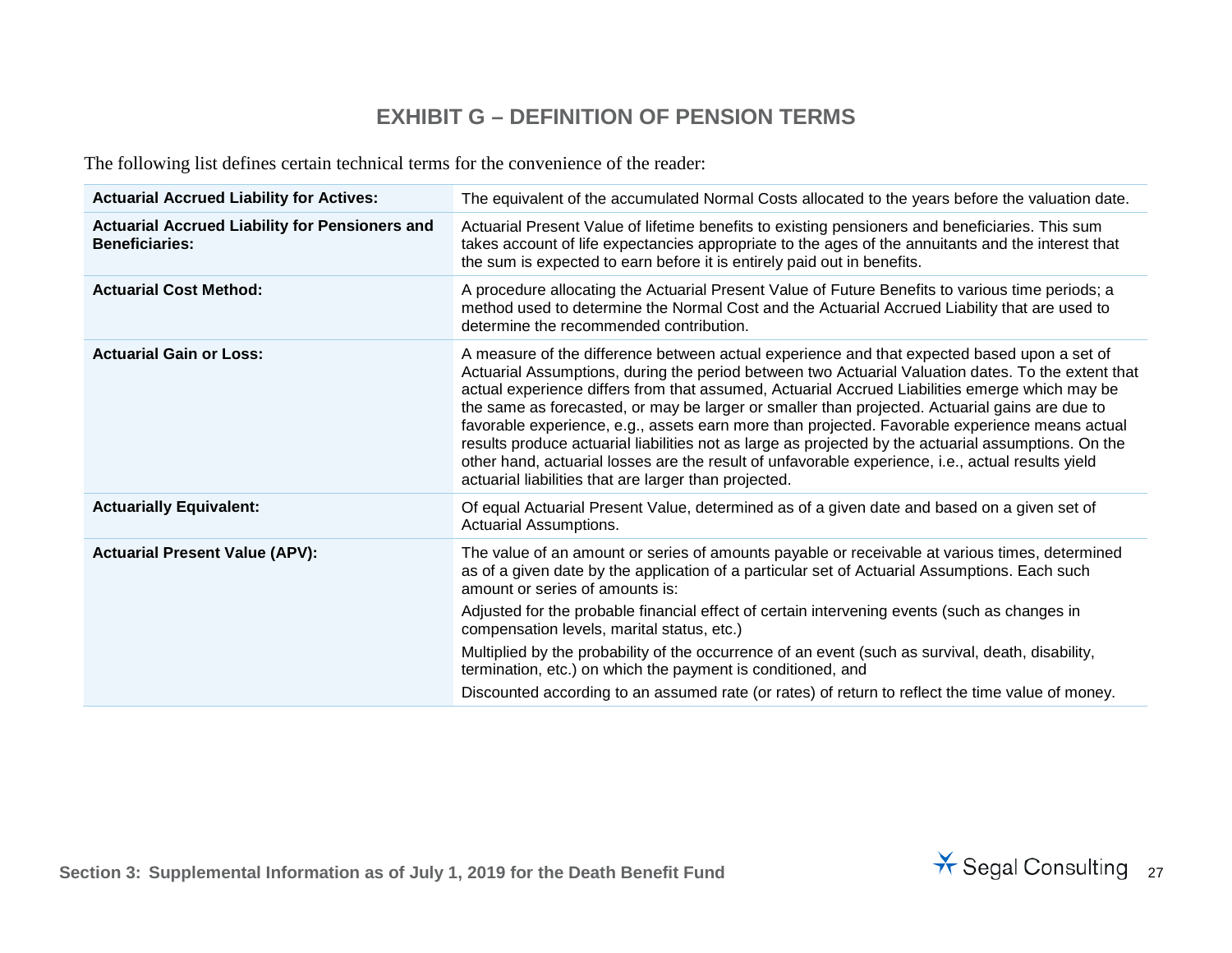| <b>Actuarial Present Value of Future Benefits:</b> | The Actuarial Present Value of benefit amounts expected to be paid at various future times under<br>a particular set of Actuarial Assumptions, taking into account such items as the effect of<br>advancement in age, anticipated future compensation, and future service credits. The Actuarial<br>Present Value of Future Benefits includes the liabilities for active members, retired members,<br>beneficiaries receiving benefits, and inactive members entitled to a future retirement benefit.<br>Expressed another way, it is the value that would have to be invested on the valuation date so that<br>the amount invested plus investment earnings would provide sufficient assets to pay all projected<br>benefits and expenses when due. |
|----------------------------------------------------|------------------------------------------------------------------------------------------------------------------------------------------------------------------------------------------------------------------------------------------------------------------------------------------------------------------------------------------------------------------------------------------------------------------------------------------------------------------------------------------------------------------------------------------------------------------------------------------------------------------------------------------------------------------------------------------------------------------------------------------------------|
| <b>Actuarial Valuation:</b>                        | The determination, as of a valuation date, of the Normal Cost, Actuarial Accrued Liability, Actuarial<br>Value of Assets, and related Actuarial Present Values for a plan, as well as Actuarially Determined<br>Contributions.                                                                                                                                                                                                                                                                                                                                                                                                                                                                                                                       |
| <b>Actuarial Value of Assets (AVA):</b>            | The value of the Plan's assets as of a given date, used by the actuary for valuation purposes. This<br>may be the market or fair value of plan assets, but commonly plans use a smoothed value in order<br>to reduce the year-to-year volatility of calculated results, such as the funded ratio and the<br><b>Actuarially Determined Contribution.</b>                                                                                                                                                                                                                                                                                                                                                                                              |
| <b>Actuarially Determined:</b>                     | Values that have been determined utilizing the principles of actuarial science. An actuarially<br>determined value is derived by application of the appropriate actuarial assumptions to specified<br>values determined by provisions of the plan.                                                                                                                                                                                                                                                                                                                                                                                                                                                                                                   |
| <b>Actuarially Determined Contribution (ADC):</b>  | The employer's periodic required contributions, expressed as a dollar amount or a percentage of<br>covered plan compensation, determined under the plan's funding policy. The ADC consists of the<br>employer Normal Cost and the Amortization Payment.                                                                                                                                                                                                                                                                                                                                                                                                                                                                                              |
| <b>Amortization Method:</b>                        | A method for determining the Amortization Payment. The most common methods used are level<br>dollar and level percentage of payroll. Under the Level Dollar method, the Amortization Payment is<br>one of a stream of payments, all equal, whose Actuarial Present Value is equal to the Unfunded<br>Actuarial Accrued Liability. Under the Level Percentage of Pay method, the Amortization Payment<br>is one of a stream of increasing payments, whose Actuarial Present Value is equal to the<br>Unfunded Actuarial Accrued Liability. Under the Level Percentage of Pay method, the stream of<br>payments increases at the assumed rate at which total covered payroll of all active members will<br>increase.                                   |
| <b>Amortization Payment:</b>                       | The portion of the pension plan contribution, or ADC, that is intended to payoff the Unfunded<br>Actuarial Accrued Liability.                                                                                                                                                                                                                                                                                                                                                                                                                                                                                                                                                                                                                        |

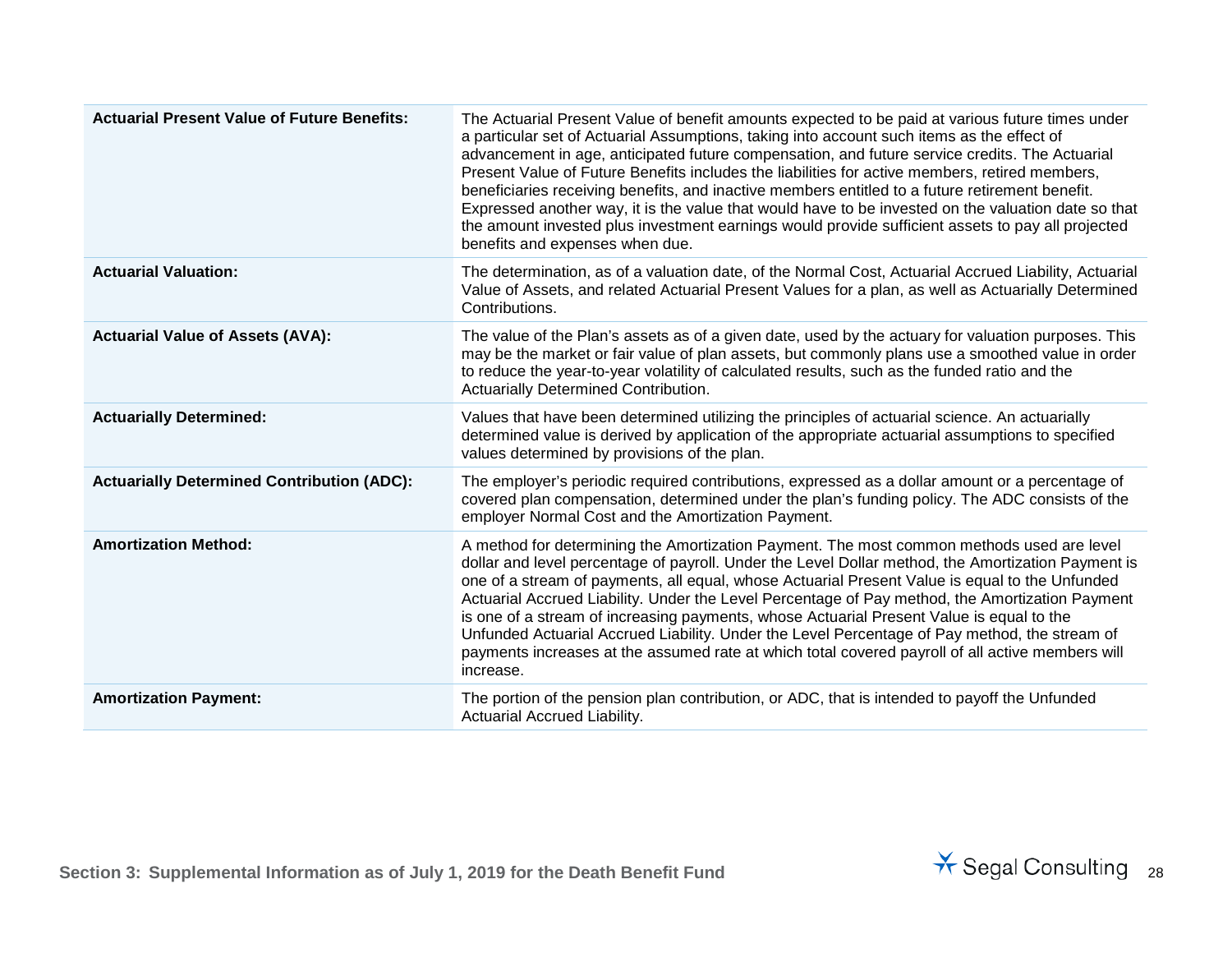| <b>Assumptions or Actuarial</b><br><b>Assumptions:</b> | The estimates upon which the cost of the plan is calculated, including:<br>Investment return - the rate of investment yield that the plan will earn over the long-term future;<br>Mortality rates - the rate or probability of death at a given age for employees and pensioners;<br>Retirement rates - the rate or probability of retirement at a given age or service;<br>Disability rates - the rate or probability of disability retirement at a given age;<br>Termination rates - the rate or probability at which employees of various ages are expected to<br>leave employment for reasons other than death, disability, or retirement;<br>Salary increase rates - the rates of salary increase due to inflation, real wage growth and merit<br>and promotion increases. |
|--------------------------------------------------------|---------------------------------------------------------------------------------------------------------------------------------------------------------------------------------------------------------------------------------------------------------------------------------------------------------------------------------------------------------------------------------------------------------------------------------------------------------------------------------------------------------------------------------------------------------------------------------------------------------------------------------------------------------------------------------------------------------------------------------------------------------------------------------|
| <b>Closed Amortization Period:</b>                     | A specific number of years that is counted down by one each year, and therefore declines to zero<br>with the passage of time. For example, if the amortization period is initially set at 20 years, it is 19<br>years at the end of one year, 18 years at the end of two years, etc. See Open Amortization Period.                                                                                                                                                                                                                                                                                                                                                                                                                                                              |
| <b>Decrements:</b>                                     | Those causes/events due to which a member's status (active-inactive-retiree-beneficiary)<br>changes, that is: death, retirement, disability, or termination.                                                                                                                                                                                                                                                                                                                                                                                                                                                                                                                                                                                                                    |
| <b>Defined Benefit Plan:</b>                           | A retirement plan in which benefits are defined by a formula based on the member's<br>compensation, age and/or years of service.                                                                                                                                                                                                                                                                                                                                                                                                                                                                                                                                                                                                                                                |
| <b>Defined Contribution Plan:</b>                      | A retirement plan, such as a 401(k) plan, a 403(b) plan, or a 457 plan, in which the contributions to<br>the plan are assigned to an account for each member, the plan's earnings are allocated to each<br>account, and each member's benefits are a direct function of the account balance.                                                                                                                                                                                                                                                                                                                                                                                                                                                                                    |
| <b>Experience Study:</b>                               | A periodic review and analysis of the actual experience of the plan that may lead to a revision of<br>one or more actuarial assumptions. Actual rates of decrement and salary increases are compared<br>to the actuarially assumed values and modified based on recommendations from the Actuary.                                                                                                                                                                                                                                                                                                                                                                                                                                                                               |
| <b>Funded Ratio:</b>                                   | The ratio of the Actuarial Value of Assets (AVA) to the Actuarial Accrued Liability (AAL). Plans<br>sometimes also calculate a market funded ratio, using the Market Value of Assets (MVA), rather<br>than the AVA.                                                                                                                                                                                                                                                                                                                                                                                                                                                                                                                                                             |
| <b>Investment Return:</b>                              | The rate of earnings of the plan from its investments, including interest, dividends and capital gain<br>and loss adjustments, computed as a percentage of the average value of the fund. For actuarial<br>purposes, the investment return often reflects a smoothing of the capital gains and losses to avoid<br>significant swings in the value of assets from one year to the next.                                                                                                                                                                                                                                                                                                                                                                                          |
| <b>Normal Cost:</b>                                    | The portion of the Actuarial Present Value of Future Benefits allocated to a valuation year by the<br>Actuarial Cost Method. Any payment with respect to an Unfunded Actuarial Accrued Liability is not<br>part of the Normal Cost (see Amortization Payment). For pension plan benefits that are provided<br>in part by employee contributions, Normal Cost refers to the total of member contributions and<br>employer Normal Cost unless otherwise specifically stated.                                                                                                                                                                                                                                                                                                      |

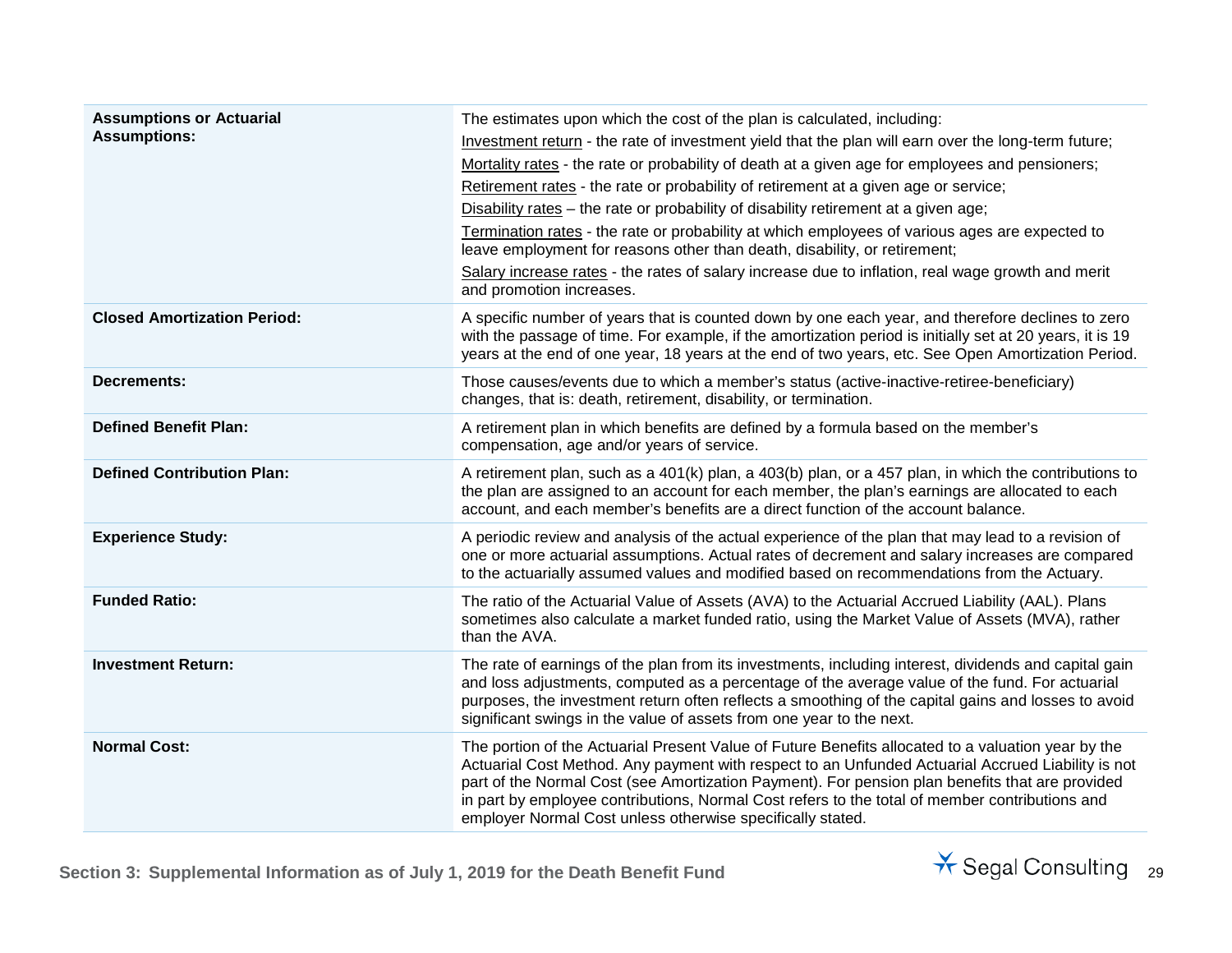| <b>Open Amortization Period:</b>                | An open amortization period is one which is used to determine the Amortization Payment but<br>which does not change over time. If the initial period is set as 30 years, the same 30-year period is<br>used in each future year in determining the Amortization Period.                 |
|-------------------------------------------------|-----------------------------------------------------------------------------------------------------------------------------------------------------------------------------------------------------------------------------------------------------------------------------------------|
| <b>Unfunded Actuarial Accrued</b><br>Liability: | The excess of the Actuarial Accrued Liability over the Actuarial Value of Assets. This value may<br>be negative, in which case it may be expressed as a negative Unfunded Actuarial Accrued<br>Liability, also called the Funding Surplus or an Overfunded Actuarial Accrued Liability. |
| Valuation Date or Actuarial Valuation Date:     | The date as of which the value of assets is determined and as of which the Actuarial Present<br>Value of Future Benefits is determined. The expected benefits to be paid in the future are<br>discounted to this date.                                                                  |

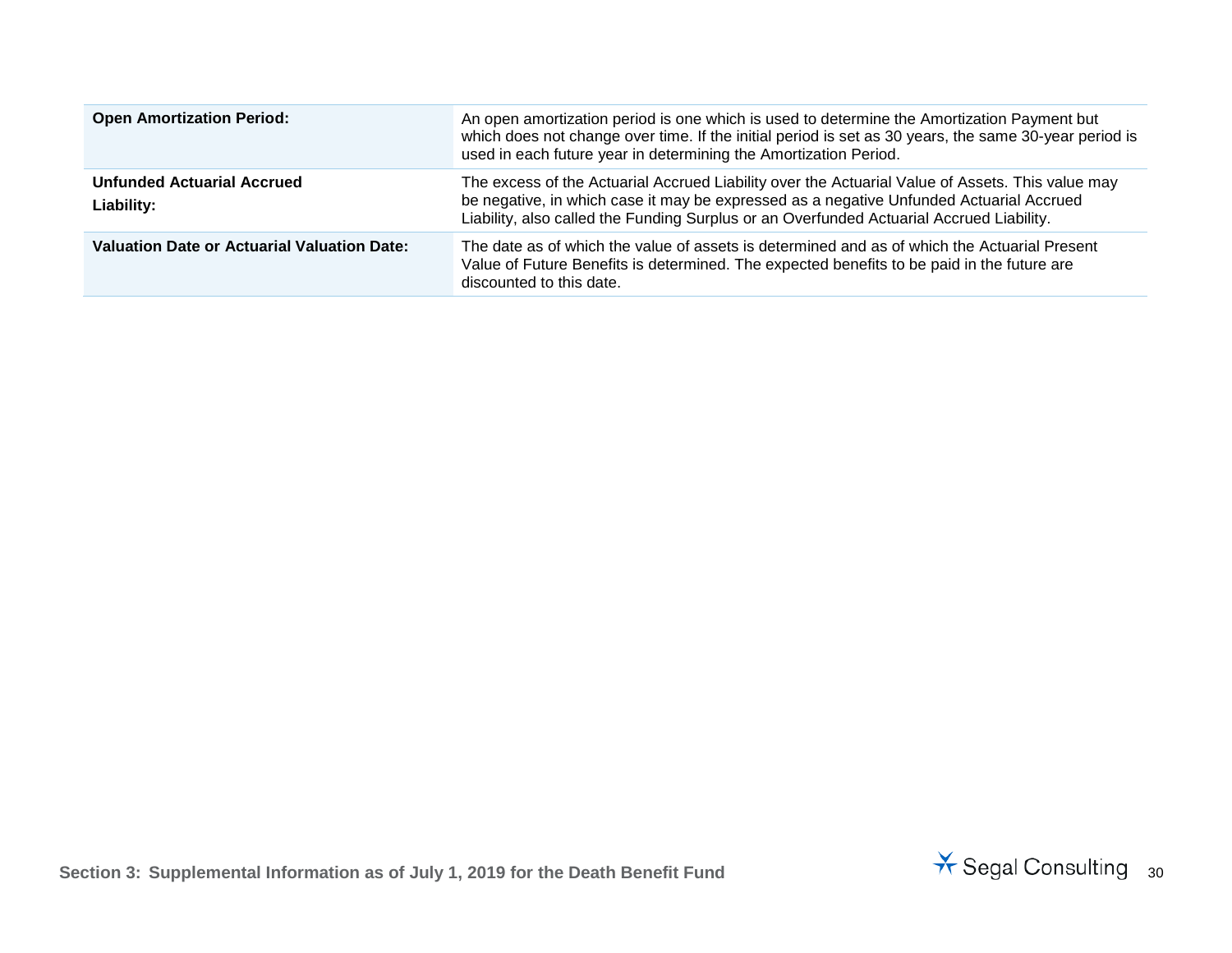## **Section 4: Actuarial Valuation Basis**

|                                                          | LAIIIDI I T AVTVANAL AVJVIII TIVNJ AND IIIL ITIVDJ                                                                                                                                                                                                                                                                                                                                                                                                                                                                              |                                                                              |                                                                         |                                                                      |                                                             |                                                            |                                                         |                                                                              |                                                      |                                             |
|----------------------------------------------------------|---------------------------------------------------------------------------------------------------------------------------------------------------------------------------------------------------------------------------------------------------------------------------------------------------------------------------------------------------------------------------------------------------------------------------------------------------------------------------------------------------------------------------------|------------------------------------------------------------------------------|-------------------------------------------------------------------------|----------------------------------------------------------------------|-------------------------------------------------------------|------------------------------------------------------------|---------------------------------------------------------|------------------------------------------------------------------------------|------------------------------------------------------|---------------------------------------------|
| <b>Rationale for Assumptions:</b>                        | The information and analysis used in selecting each assumption that has a significant effect on this actuarial<br>valuation is generally shown in the July 1, 2015 through June 30, 2018 Actuarial Experience Study and our<br>supplemental letter entitled Review of Investment Return Assumption for Death and Disability Funds both dated<br>June 12, 2019. All actuarial assumptions and methods shown below apply to both Tier 1 and Tier 2 members.                                                                       |                                                                              |                                                                         |                                                                      |                                                             |                                                            |                                                         |                                                                              |                                                      |                                             |
| <b>Actuarial Assumptions</b>                             |                                                                                                                                                                                                                                                                                                                                                                                                                                                                                                                                 |                                                                              |                                                                         |                                                                      |                                                             |                                                            |                                                         |                                                                              |                                                      |                                             |
| <b>Net Investment Return:</b>                            | 3.50%, net of investment expenses.                                                                                                                                                                                                                                                                                                                                                                                                                                                                                              |                                                                              |                                                                         |                                                                      |                                                             |                                                            |                                                         |                                                                              |                                                      |                                             |
| <b>Family Composition at Death</b><br>for Active Members | <b>Plan</b><br><b>Family Death</b><br><b>Benefits</b><br>Supplemental<br><b>Family Death</b><br><b>Benefits</b><br>The member's age at death is assumed to occur before age 55. No benefits are assumed to be payable upon<br>deaths of active members age 55 or over or deaths of inactive vested members (receiving a Permanent Total<br>Disability benefit) or retirees at any age.<br>Healthy child payments are assumed to end when the child reaches age 18. Disabled child payments are assumed<br>to continue for life. | <b>Not</b><br><b>Married</b><br><b>No</b><br><b>Children</b><br>20%<br>$0\%$ | <b>Not</b><br><b>Married</b><br><b>One</b><br><b>Child</b><br>5%<br>15% | <b>Not</b><br><b>Married</b><br>$2+$<br><b>Children</b><br>7%<br>17% | <b>Married</b><br><b>No</b><br><b>Children</b><br>16%<br>0% | <b>Married</b><br><b>One</b><br><b>Child</b><br>15%<br>22% | <b>Married</b><br>$2+$<br><b>Children</b><br>30%<br>39% | <b>Married;</b><br><b>One</b><br><b>Disabled</b><br><b>Child</b><br>7%<br>7% | 1 <sup>st</sup><br><b>Child's</b><br>Age<br>10<br>10 | 2 <sub>nd</sub><br>Child's<br>Age<br>8<br>8 |
| <b>Other Actuarial Assumptions:</b>                      | Same as those used in July 1, 2019 actuarial valuation report for the Retirement Plan.                                                                                                                                                                                                                                                                                                                                                                                                                                          |                                                                              |                                                                         |                                                                      |                                                             |                                                            |                                                         |                                                                              |                                                      |                                             |
| <b>Actuarial Funding Policy</b>                          |                                                                                                                                                                                                                                                                                                                                                                                                                                                                                                                                 |                                                                              |                                                                         |                                                                      |                                                             |                                                            |                                                         |                                                                              |                                                      |                                             |
| <b>Actuarial Value of Assets:</b>                        | The market value of assets less unrecognized returns in each of the last five years. Unrecognized return is equal to<br>the difference between the actual and expected returns on a market value basis and is recognized over a five-year<br>period. As directed by the Retirement Office, the actuarial value of assets is reduced by 1% as an amount classified<br>as a non-valuation reserve to develop the net actuarial value of assets.                                                                                   |                                                                              |                                                                         |                                                                      |                                                             |                                                            |                                                         |                                                                              |                                                      |                                             |

### **EXHIBIT I – ACTUARIAL ASSUMPTIONS AND METHODS**

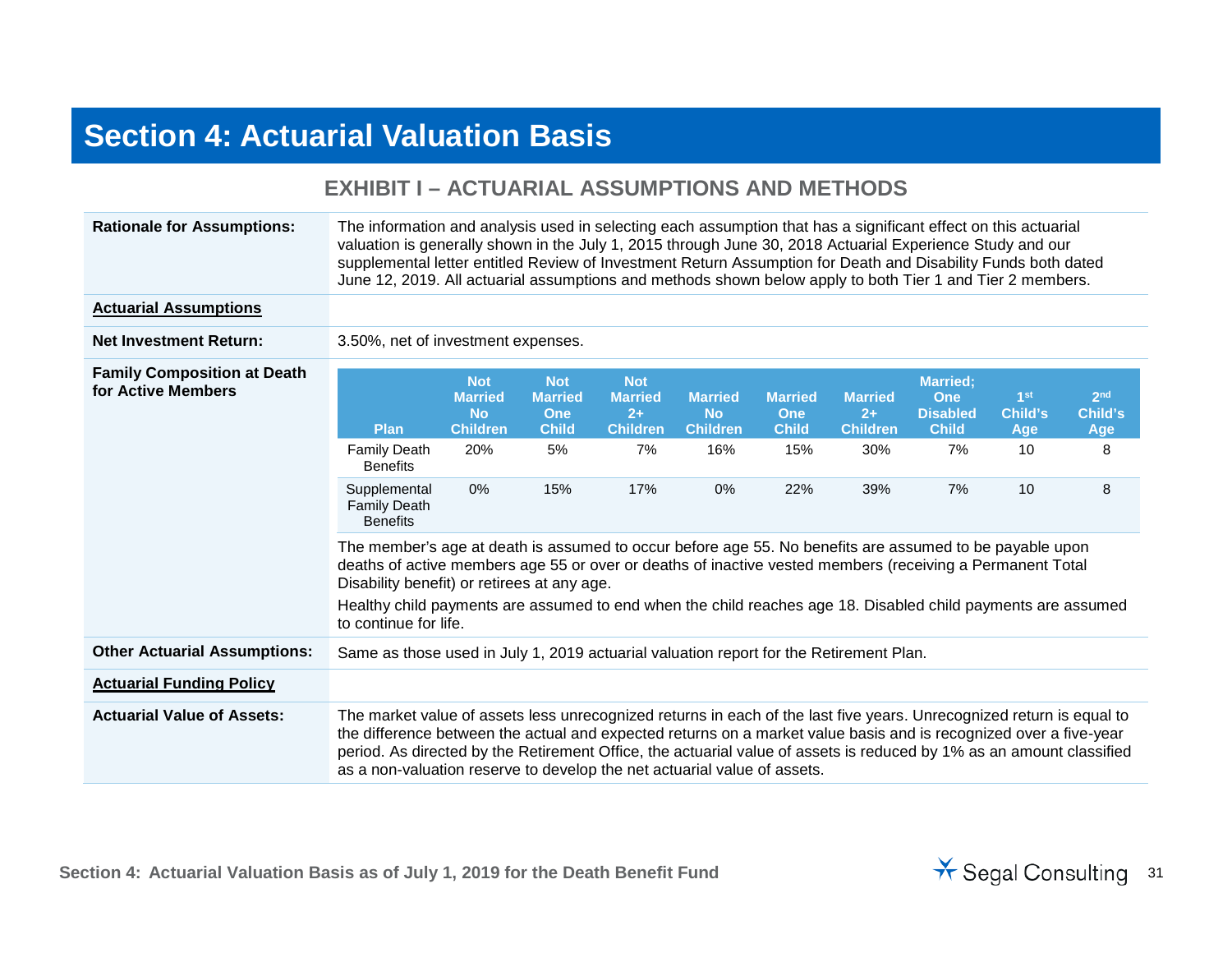| <b>Actuarial Cost Method:</b>                   | Entry Age Actuarial Cost Method. Entry Age equals attained age less years of service. Normal Cost and Actuarial<br>Accrued Liability are calculated on an individual basis and are based on costs allocated as a level percent of salary,<br>with Normal Cost determined as if the current benefit accrual rate had always been in effect ("replacement life within<br>each tier").                                                                                                                                                                                                                                                                     |
|-------------------------------------------------|---------------------------------------------------------------------------------------------------------------------------------------------------------------------------------------------------------------------------------------------------------------------------------------------------------------------------------------------------------------------------------------------------------------------------------------------------------------------------------------------------------------------------------------------------------------------------------------------------------------------------------------------------------|
| <b>Amortization Policy:</b>                     | The July 1, 2019 Unfunded Actuarial Accrued Liability is amortized over a fifteen-year period commencing July 1,<br>2019 (fully amortized as of July 1, 2034). Any subsequent changes in Surplus or Unfunded Actuarial Accrued<br>Liability are amortized over separate fifteen-year periods. All amortization amounts are determined in equal dollar<br>amounts over the amortization period. The Board may, by resolution, adopt a separate period of not more than thirty<br>years to amortize the change in Surplus or Unfunded Actuarial Accrued Liability resulting from an unusual event,<br>plan amendment or change in assumptions or methods. |
| <b>Changed Actuarial</b><br><b>Assumptions:</b> | Same as those shown in the July 1, 2019 actuarial valuation report for the Retirement Plan except for net investment<br>return.                                                                                                                                                                                                                                                                                                                                                                                                                                                                                                                         |

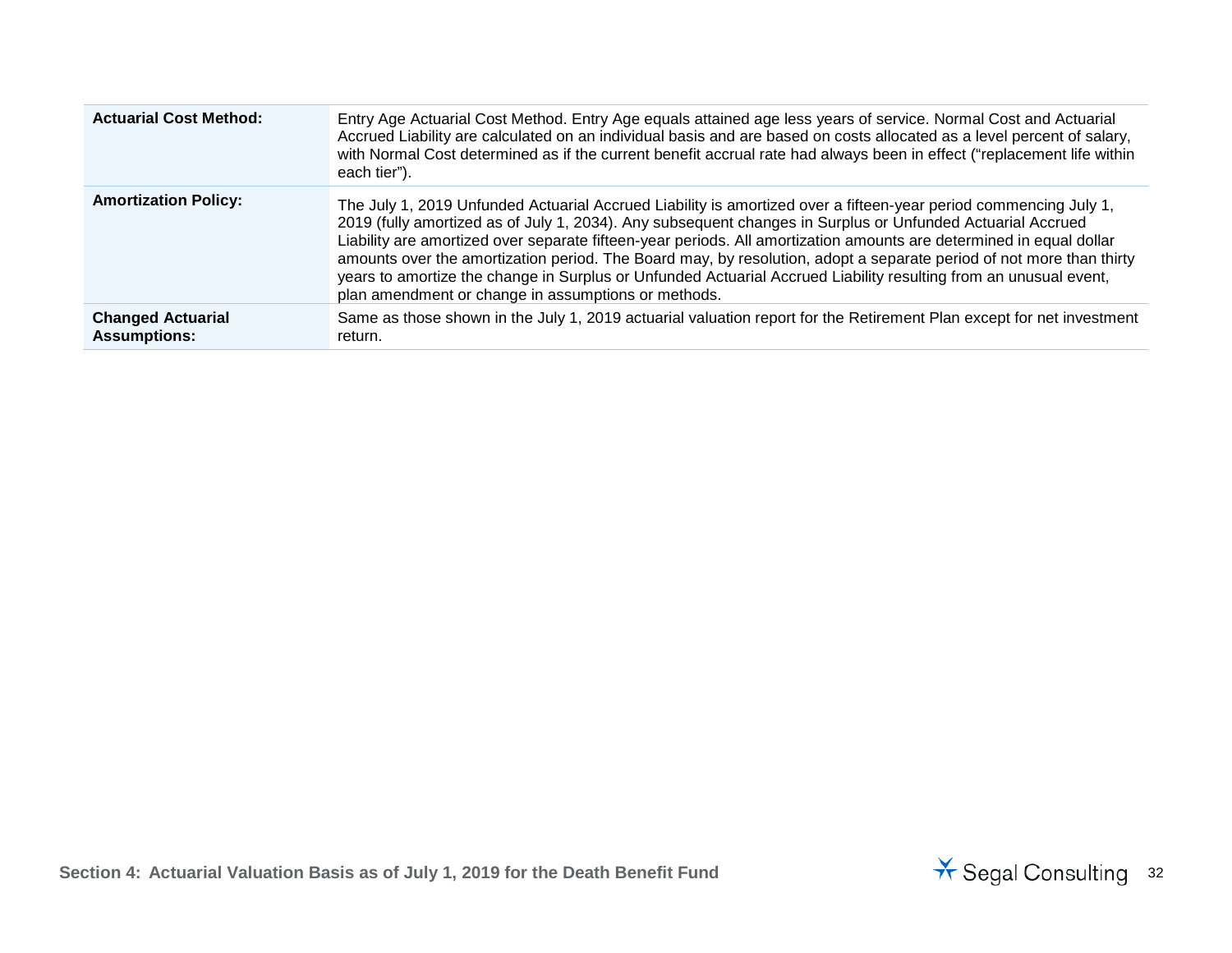#### **EXHIBIT II – SUMMARY OF PLAN PROVISIONS**

| <b>Plan Year:</b>                                                                                     | July 1 through June 30                                                                                                                                                                                                                                                                                                                                                                       |  |  |
|-------------------------------------------------------------------------------------------------------|----------------------------------------------------------------------------------------------------------------------------------------------------------------------------------------------------------------------------------------------------------------------------------------------------------------------------------------------------------------------------------------------|--|--|
| <b>Covered Members:</b>                                                                               |                                                                                                                                                                                                                                                                                                                                                                                              |  |  |
| Age and Service Requirement for<br><b>Family Death Benefit</b>                                        | Pre-retirement death of an active member at any age who is a full member of WPERP and was contributing to<br>WPERP. If death occurs after retirement, must be receiving a retirement monthly retirement allowance from<br>WPERP and had at least five years of Department Service at retirement.                                                                                             |  |  |
| Age and Service Requirement for<br><b>Supplemental Family Death</b><br><b>Benefit</b>                 | Pre-retirement death of an active member at any age who is a full member of WPERP and was contributing to<br>WPERP or post-retirement death of retired member receiving monthly retirement allowance from WPERP.<br>Must be enrolled and make contributions by payroll deductions for 39 successive biweekly payroll periods<br>(approximately 18 months) before coverage becomes effective. |  |  |
| <b>Other Requirements for Family</b><br>Death Benefit and Supplemental<br><b>Family Death Benefit</b> | The plan provides a monthly benefit for each surviving child that is:<br>the naturally or legally adopted child of the member<br>$\bullet$<br>is under 18 and unmarried, or<br>disabled and over age 18 (only if the disability occurred before age 18) and unmarried.<br>$\bullet$                                                                                                          |  |  |
| <b>Insured Lives Death Benefit</b><br>(Contributing Active Members)                                   | Any age with six months of continuous service. Pre-retirement death of an active member who is a full member<br>of WPERP and was contributing to WPERP.                                                                                                                                                                                                                                      |  |  |
| Insured Lives Death Benefit (Non-<br><b>Contributing Retired Members)</b>                             | Death occurs after retirement and member was receiving a retirement monthly allowance from WPERP and<br>had at least five years of Department Service at retirement.                                                                                                                                                                                                                         |  |  |
| <b>Member Contribution Rate:</b>                                                                      |                                                                                                                                                                                                                                                                                                                                                                                              |  |  |
| <b>Family Death Benefit</b>                                                                           | None.                                                                                                                                                                                                                                                                                                                                                                                        |  |  |
| <b>Supplemental Family Death</b><br><b>Benefit</b>                                                    | \$2.25 per biweekly period (or \$4.90 per month if retired).                                                                                                                                                                                                                                                                                                                                 |  |  |
| <b>Insured Lives Death Benefit</b><br><i>(Contributing Active Members)</i>                            | \$1.00 per biweekly payroll period.                                                                                                                                                                                                                                                                                                                                                          |  |  |
| Insured Lives Death Benefit (Non-<br><b>Contributing Retired Members)</b>                             | None.                                                                                                                                                                                                                                                                                                                                                                                        |  |  |
| <b>Department Contribution Rate:</b>                                                                  | The Department of Water and Power makes actuarially determined contributions that consist of the Normal<br>Cost plus an amortization of the Unfunded Actuarial Accrued Liability as described in further detail in Exhibit I.                                                                                                                                                                |  |  |